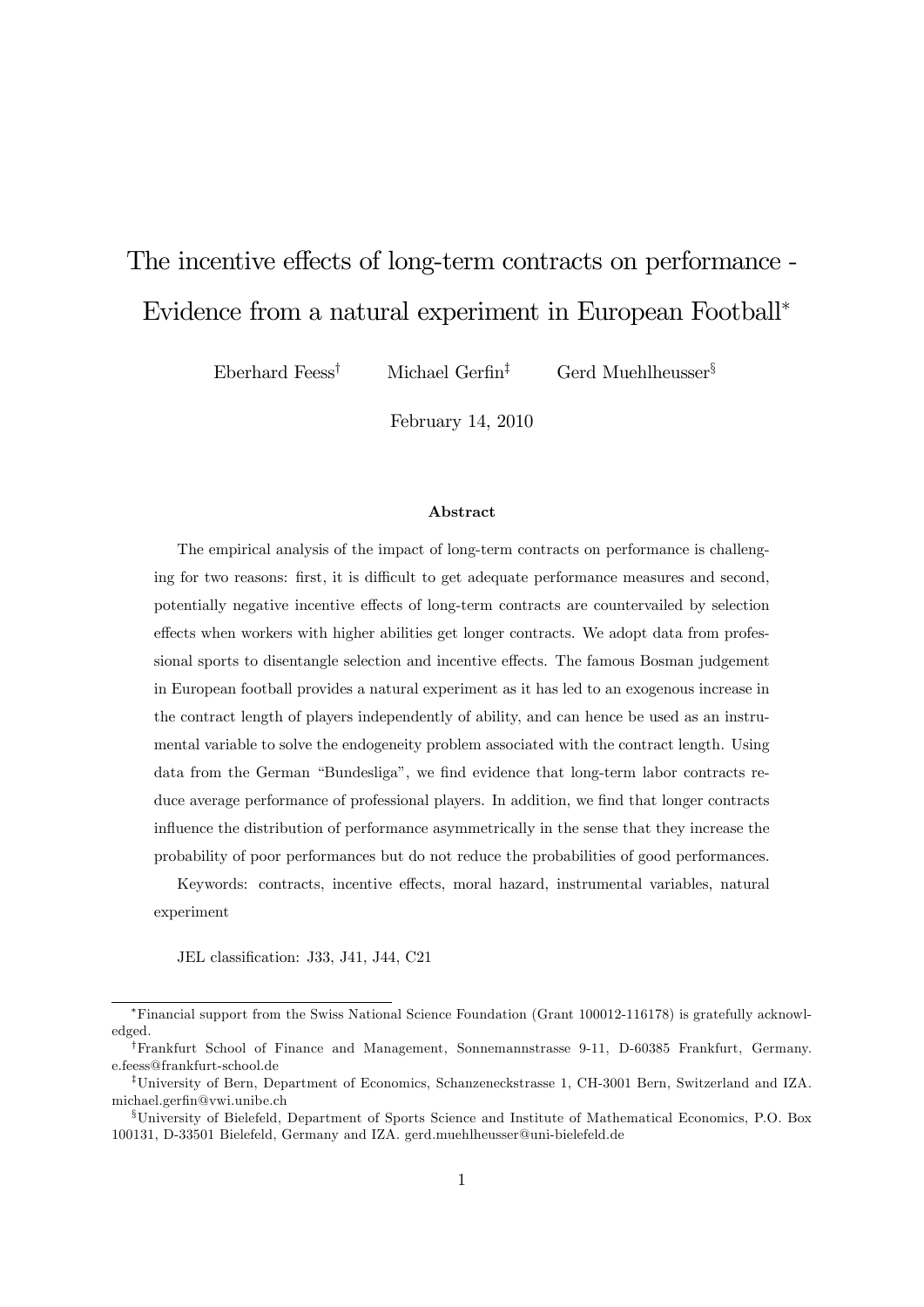## 1 Introduction

Motivation The main problem when empirically assessing how individuals (would) respond to different incentive schemes, e.g. induced by changes in their contractual situation, is the interplay of incentive and selection effects. Therefore, measuring incentive effects by simply comparing the behavior of individuals operating in different contractual environments is likely to be obscured by the presence of selection bias when contract assignment does not occur randomly, but is the result of choices made by individuals who are heterogeneous, for example, with respect to preferences or ability. As a consequence, in trying to disentangle these two effects, researchers have either resorted to controlled environments such as field or lab experiments or have searched for natural experiments induced, for example, by unanticipated policy changes (see e.g. the surveys by Prendergast (1999) and Chiappori and Salanie (2003)), and the literature review below).

A second problem occurs with respect to measurement and observability of crucial variables such as individual performance or (unobserved) innate ability. Individual performance is often hard to measure either because of a job's complexity, consisting of many different tasks or because only aggregate performance measures are available. Moreover, different jobs require different amounts of innate ability, and the more it matters, the more one has to resort to proxies such as education or experience on the job, provided they exist. Finally, when attempting to measure the incentive effects induced by contracts, detailed contract information (such as base wages, bonus components, duration) is required, which is often unavailable to the researcher.

As a result of these problems, empirical research is often carried out in sectors such as agriculture, forestry or the automobile industry (assembly lines), where jobs are relatively easy and where individual performance measures are readily available. In this respect, also the professional sports sector has proven highly popular, not because tasks are necessarily easy or innate ability does not matter, but because of the great amount of information on performance, contracts and allegedly useful proxies for ability such as a player's career games (for a discussion, see e.g. Kahn, 2000).

In this paper, we assess the incentive effects of *long-term contracts* which play an important role in many contexts such as procurement or employment relationships in arts, in professional sports and for civil servants, for instance. We exploit a natural experiment from European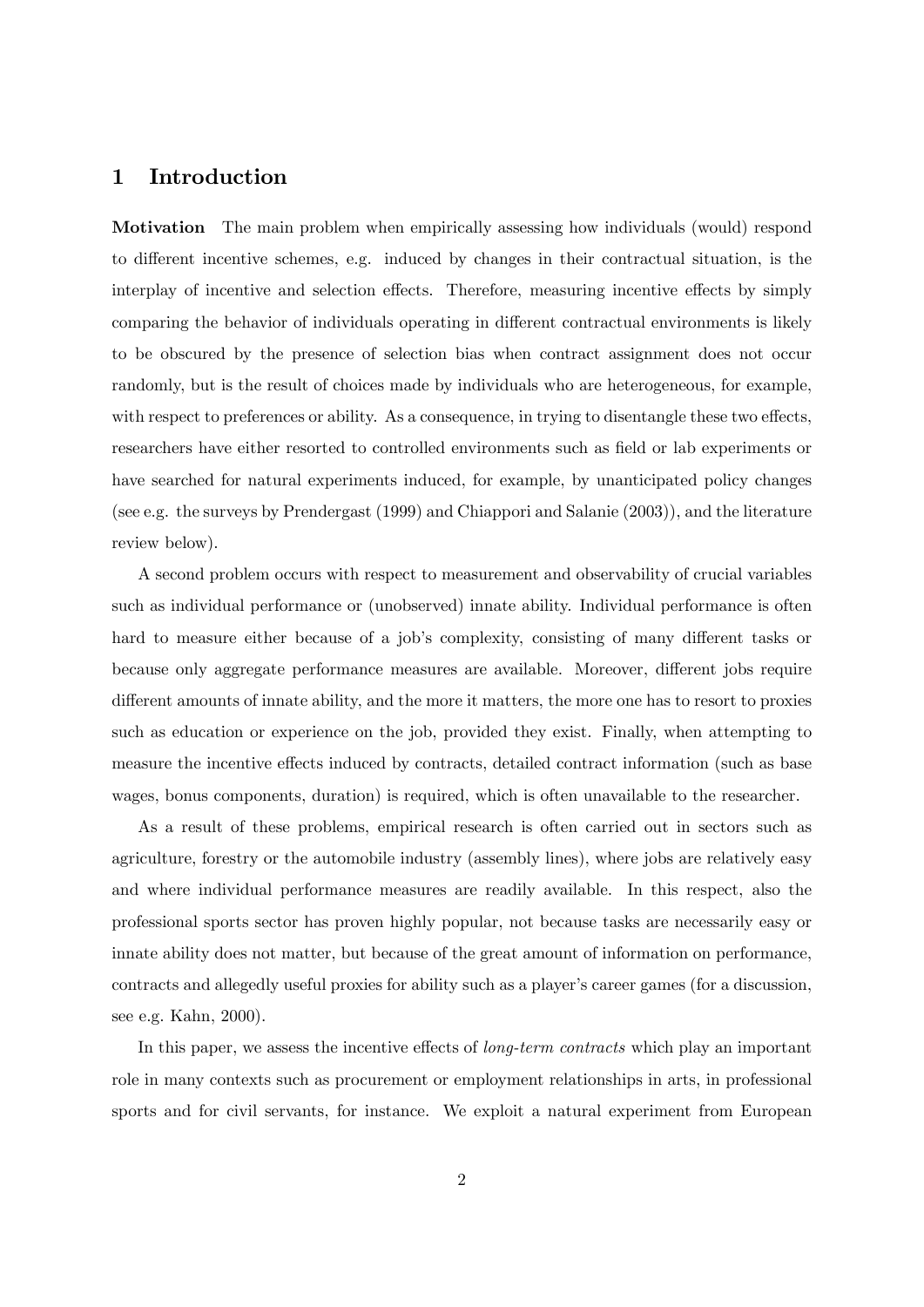professional sports where the unanticipated regime change caused by the "Bosman judgement"<sup>1</sup> which will be described in greater detail below allows to seperate incentive effects from selection issues.

The Janus-faced role of long-term contracts as incentive devices is well-known: As long as it is not yet secured, a long-term contract serves as a potentially powerful pre-contractual incentive device. However, once signed, the incentive structure changes dramatically: Because an agent's income is now secure for a longer period of time (until the contract expires), post-contractual effort is likely to decline due to an insurance effect, an effect we will refer to as *moral hazard*. This leads to the testable prediction that a workersís performance should be lower for higher contract durations. However, when empirically identifying the moral hazard effect associated with long-term contracts, the same types of problems as outlined above arise because high ability workers may get longer contracts.

In this respect, while the availability of data (e.g. on player characteristics and performance, contracts and team characteristics) in the sports context is better than in most other industries, the interplay of incentive and selection effects remains, as the assignment of long-term contracts is not random, but will again depend on (potentially unobservable) characteristics of individuals. For professional sports, many papers (see already Kahn (1993)) Önd that top players are more likely to get long-term contracts. Clearly, as top players have on average longer contract durations and ceteris paribus perform better than mediocre ones, this suggests a *positive* relationship between contract duration and performance, and negative moral hazard effects may be hardly identifiable. $^{2}$ 

Institutional background Before explaining our empirical strategy for disentangling incentive from selection effects, we must first provide some institutional background information required to understand the impact of the Bosman judgement on the European professional sports market. First and in contrast to the US, it is common for players to move frequently to other teams throughout their careers. Transfers often take place while a player's contract with his current team is still valid which, in our data, is the case in roughly 75% of all transfers. In these cases, the player's current contract determines the threat point in (re-)negotiations

<sup>&</sup>lt;sup>1</sup>See European Court of Justice of the European communities, Case C415/93, December 1995.

 $^{2}$ In fact, while existing studies in the sports sector such as Stiroh (2007); Berri and Krautmann (2006); Maxcy  $(1997)$  confirm that long-term contracts do serve their role as pre-contractual incentive devices as predicted, the evidence is much less clear with respect for the (post-contractual) moral hazard effect.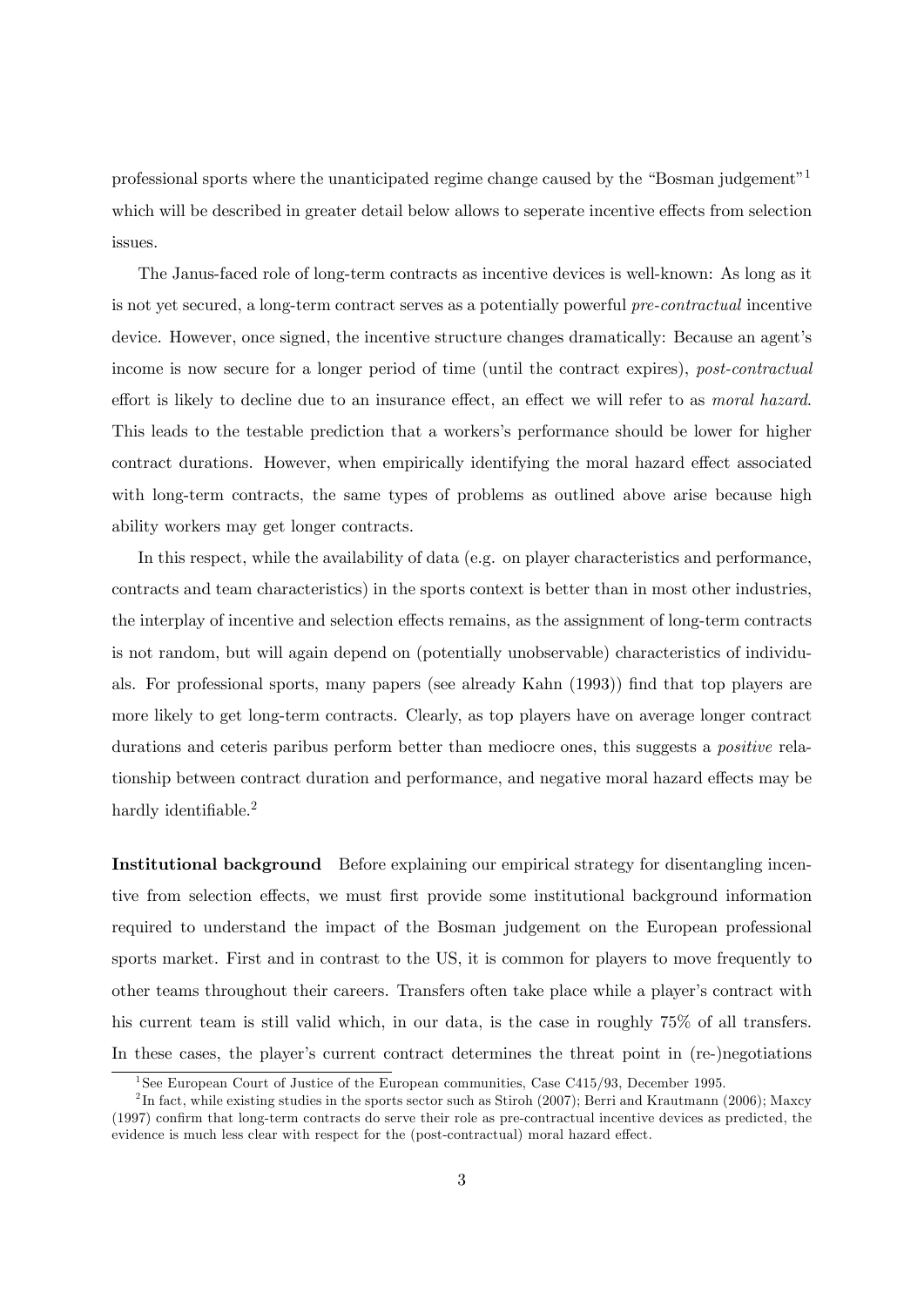between the player, and the managers of the new and the current team. In particular, valid contracts give the current team a veto right for the transfer, and team managers can hence extract high payments from new teams (called transfer fees) for letting the player go. Importantly, the transfer fee will be increasing in the remaining duration of the player's contract, because the current team can threaten to "lock up" the player for a longer time.<sup>3</sup>

Before the Bosman judgement, the current team even had some veto power after a player's contract had expired; but less so compared to the case before contract expiration. For expired contracts, transfer fees were administered by the governing bodies of European soccer (national and international), and were increasing in the strength of the new team and decreasing in the strength of the old team in order to stabilize the league's competitive balance.

The main effect of the Bosman judgement was putting an end to this latter practice; since then, teams no longer have veto power over out-of-contract players and hence are no longer entitled to transfer fees when such players are transferred. As long as a player's contract had not yet expired, the judgement had no effect, though.<sup>4</sup> As a consequence of the legal change, the impact of contract duration on transfer fees actually paid has increased after the Bosman judgement, the reason being that new clubs can now engage out-of contract players without paying transfer fees at all. In section 2, we develop a simple theoretical model explaining that this leads to a higher average contract length after the Bosman judgement which hence can, from a theoretical point of view, be used as an instrumental variable when assessing the impact of the contract length empirically. The model is quite simple as it is based on the tradeoff between the disadvantage of long-term contracts (moral hazard which is unaffected by the Bosman judgement) and the benefit from receiving higher transfer fees, but seems appropriate to capture the judgment's main impact, and to structure the empirical material.

Empirical framework and main results As just explained, the unanticipated regime change induced by the Bosman judgement can be used as an instrumental variable in disentangling the selection and the incentive effect, as it has lead to an *exogenous* variation in

<sup>&</sup>lt;sup>3</sup>For example, Feess et al. (2009) find that one more year of remaining contract duration increases the average transfer fee by 120 per cent.

<sup>&</sup>lt;sup>4</sup>The process was initiated in 1993 by the Belgian player Jean-Marc Bosman who was out-of-contract, but whose current team R.C. Liegois demanded a transfer fee which was higher than any club was willing to pay. The case went up the European Court of Justice which in December 1995 considered transfer fees for expired contracts a violation article 39 of the Treaty of Rome, as it hampered the mobility of professionals and was therefore not in accordance with European Labor Law.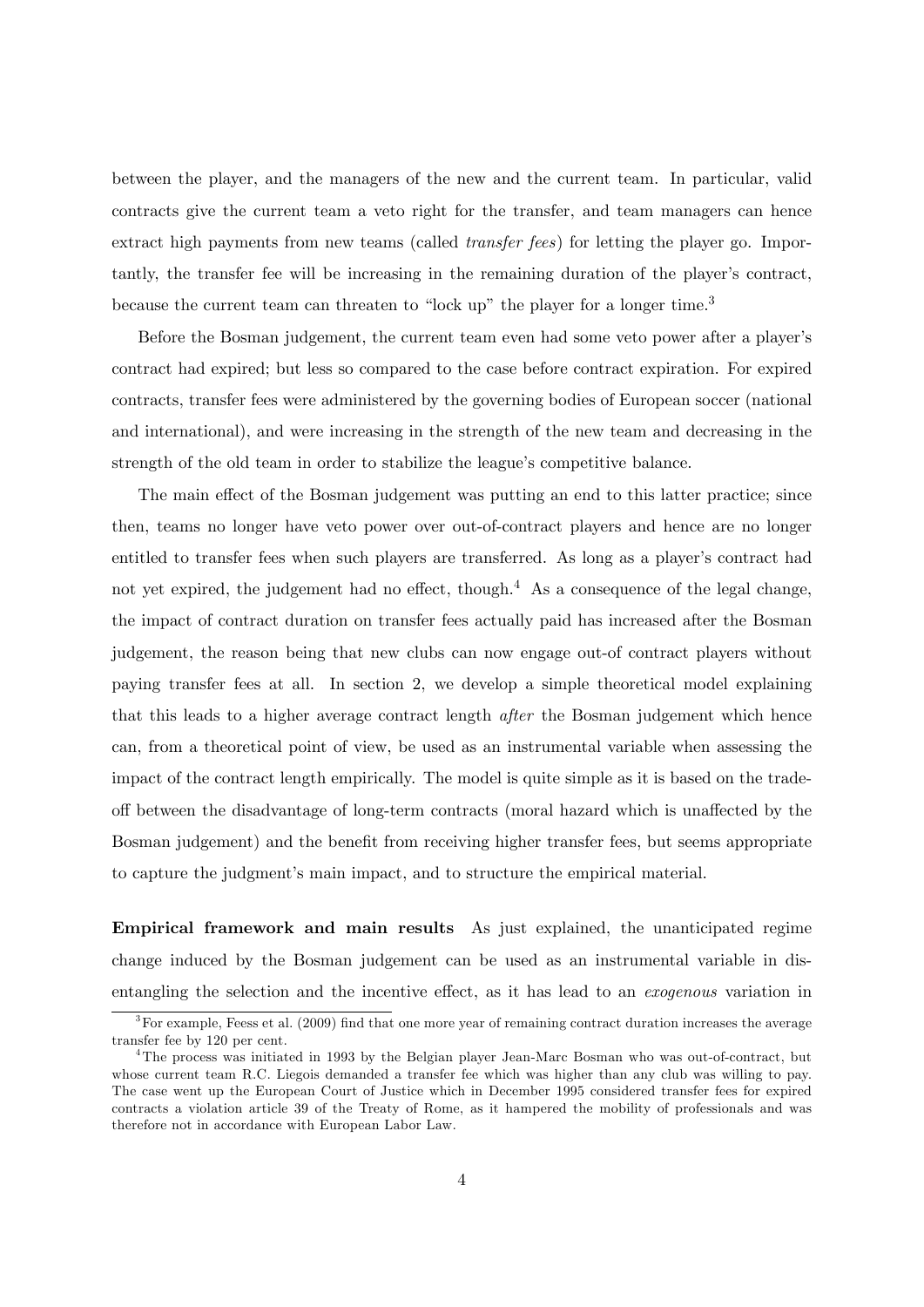contract durations, without directly affecting further variables of interest. The empirical analysis is based on data for the German top professional soccer league ("Bundesliga") covering the seasons 1994/95 to 1999/2000. The first two seasons are in the pre-Bosman regime whereas the remaining are in the new regime. Using the two leading German soccer magazines "Kicker" and "Sport-Bild", we have compiled a data set with detailed information on player performance, contract duration, and annual remuneration.

The empirical analysis proceeds as follows: First, we demonstrate that the Bosman judgement has lead to a sharp and significant increase in the average contract length, thereby confirming our theoretical model as well as our main idea of using the Bosman judgement as an instrument for the contract length. Second, simple OLS regressions show that the contract duration has a strong and significant positive impact on performance, even when controlling for player quality using the available proxies. With respect to the strength of the moral hazard effect, this allows for two interpretations: either it simply does not exist in our context (for instance, due to the fact that player performance on the pitch can be observed week by week, due to career concerns or due to some kind of gift exchange in response to the trust expressed by long-term contracts) or it cannot be identified using OLS. In this latter case, the available quality proxies are simply not good enough to fully account for the heterogeneity in quality, and moral hazard is not identified due to the problem of unobserved heterogeneity.

In a third step, we estimate the model by 2SLS where the contract duration is instrumented by a dummy variable indicating the regime change after the Bosman judgement. As it turns out, the OLS estimates are reversed and we find a (weakly significant) negative impact of contract length on performance. Hence, exploiting the Bosman judgement, a moral hazard effect induced by long-term contracts is identified in our analysis.

Finally, we employ recently developed methods to estimate the causal effect on conditional quantiles of the performance distribution. Our results indicate an asymmetric effect of contract duration on the distribution of performance. We find that longer contracts increase the probability of playing badly (reduce the lower quantiles), but do not affect the probabilities of top performances (no effect on higher quantiles). We believe that this is a very interesting answer to a question that, to our knowledge, has never been addressed in applied contract theory.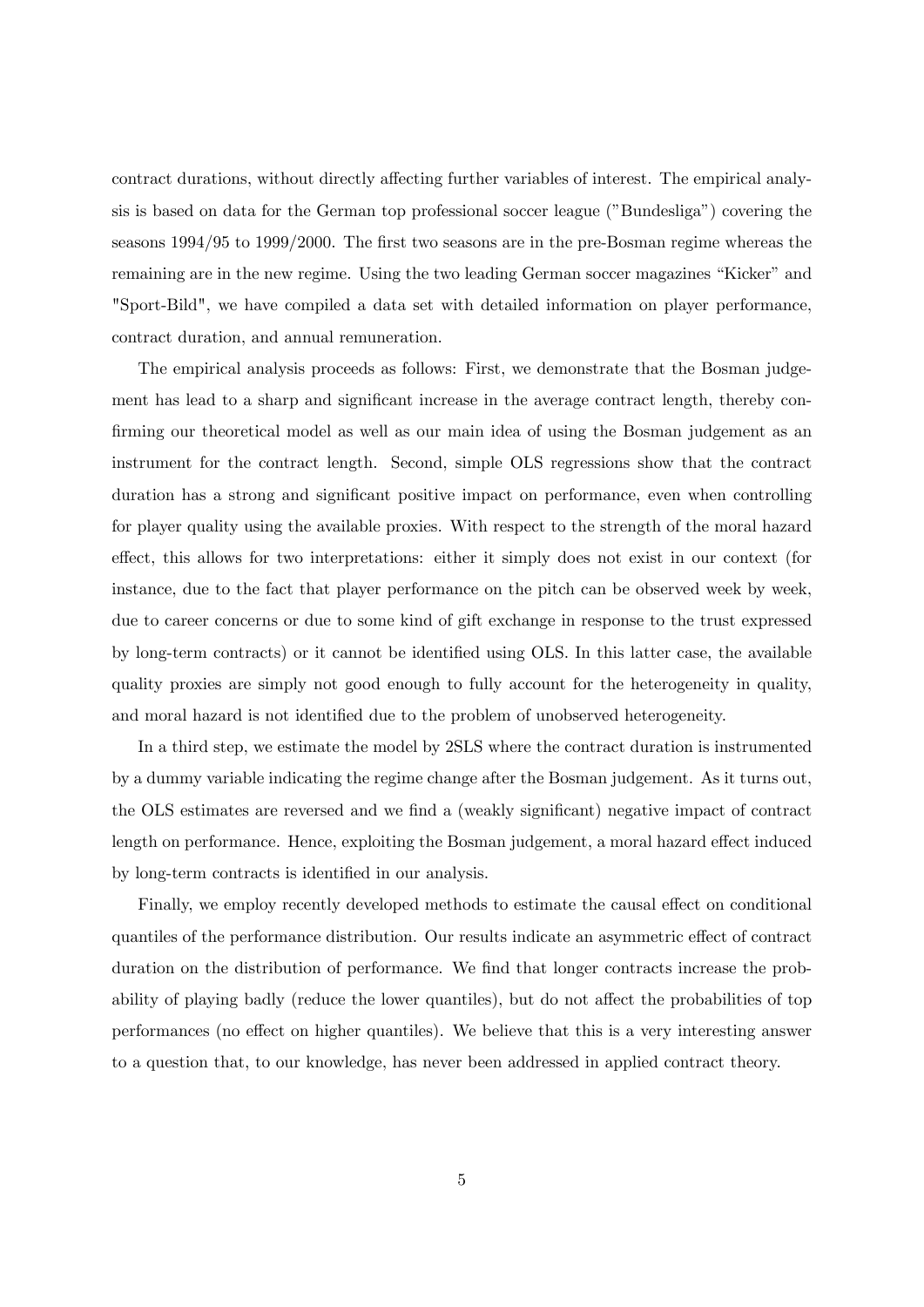Relation to the literature The main purpose of our paper is to identify a (post-contractual) moral hazard effect in a setting where agents self-select into different contracts. As explained above, disentangling incentive and selection effects is widely recognized as one of the most intriguing problems in empirical contract theory, and failure to do so leads to biased estimates concerning the incentive effects attributed to the contractual environment. As a result, to separate incentive and selection effects, many prominent studies were carried out in contexts where the contract assignment was either fully exogenous resulting in a natural experiment, (e.g. Abbring et al., 2003; Ackerberg and Botticini, 2002; Banerjee et al., 2002) or where the same individuals could be observed under *different* contractual environments (e.g. Lazear, 2000; Paarsch and Shearer, 1999, 2000; Shearer, 2004; Bandiera et al., 2007). Moreover, as for the problem of performance measurement, attention is typically directed to sectors such as agriculture, forestry or the automobile industry (assembly lines) where tasks or jobs are relatively easy and individual performance measures are readily available, and where the focus is then on assessing the impact of incentive pay (piece rates as opposed to Öxed wages) on individual output.<sup>5</sup>

While the performance effect of incentive schemes such as piece rates is by now reasonably well understood, much less work has been done on empirically assessing the incentive effects of long-term contracts. In particular, we are not aware of any previous study which exploits a legal regime change as a natural experiment to identify the performance-related impacts of long-term labor contracts, in particular (post-contractual) shirking. Recent studies for the sports sector such as (e.g. Stiroh, 2007; Berri and Krautmann, 2006; Maxcy, 1997) confirm that long-term contracts serve their (pre-contractual) role in stipulating effort incentives, but results are much less clear with respect to post-contractual incentives. For example, using various performance measures, the evidence presented in Stiroh (2007), Berri and Krautmann (2006) and Maxcy et al. (2002) is weak, and how study strongly suggests that this might be attributed to the fact that quality proxies alone do not allow for disentangling the moral hazard effect from the selection effect.

Also related is the empirical work on intertemporal effort provision (e.g. Asch, 1989; Oyer, 1998), when performance is evaluated (and a bonus is paid) periodically which leads to a drop

 $5\overline{\text{One notable exception is } }$  Abbring et al. (2003) who analyze the incentive effects of insurance contracts.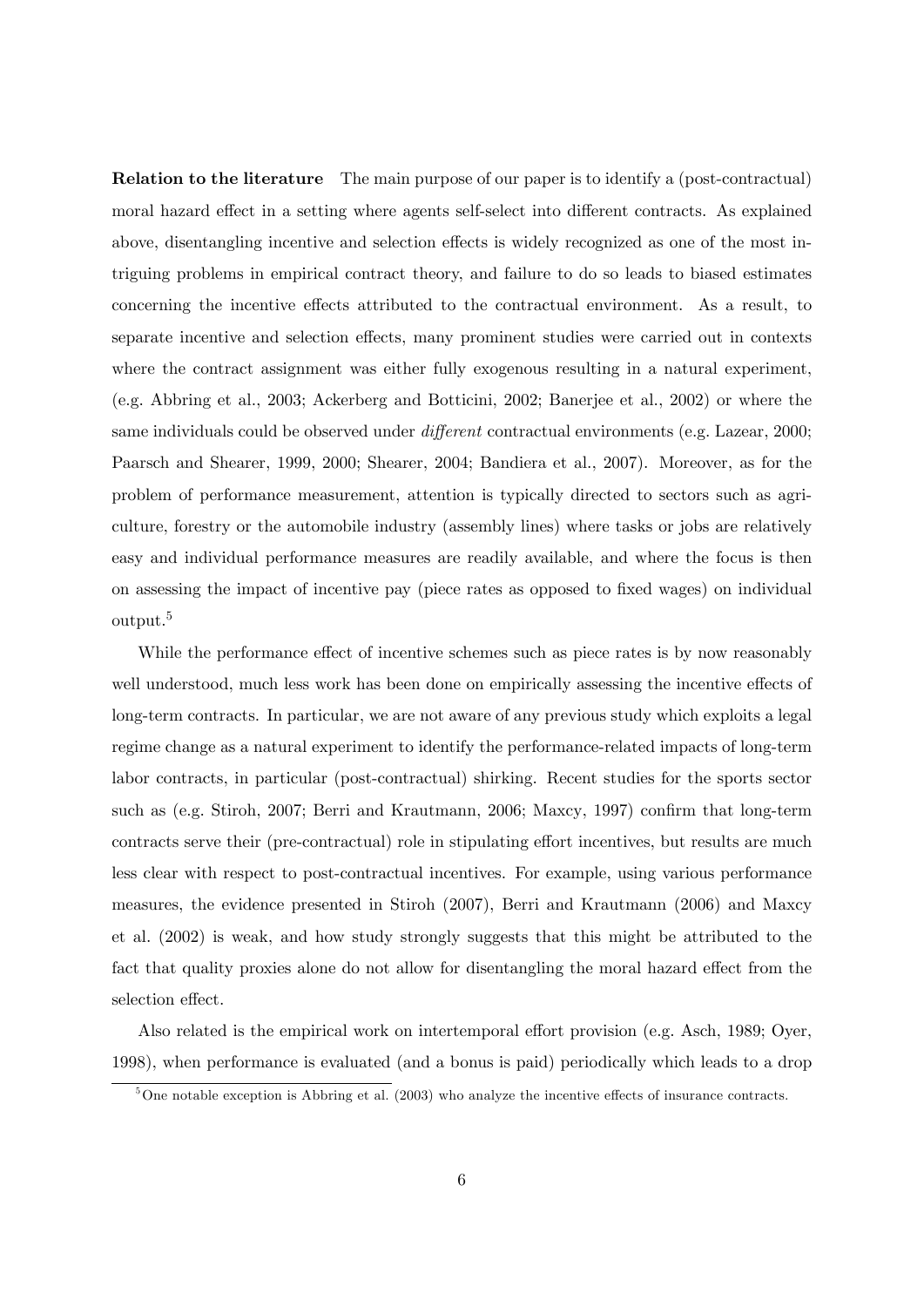in performance at the beginning of each evaluation period compared to the performance when the evaluation date comes closer. Also in line with the moral hazard effect identified in our paper, are the experimental results in Falk et al.  $(2007)$  who analyze incentive effects of longterm contracts (induced by guaranteed employment) and where effort levels tend to be lower compared to spot contracting.

The theoretical idea underlying our paper is that the contract duration agreed upon by the player and the management of his team reflects the trade-off between rent seeking and shirking (see section 2). In this respect, we build on previous work where we have spelled out this trade-off in full formal detail, and where we show that the Bosman judgement should lead to longer contract durations Feess and Muehlheusser  $(2003).<sup>6</sup>$  More generally, the role of contracts as rent seeking devices has been stressed in the economic literature since Diamond and Maskin (1979), and Aghion and Bolton (1987) who emphasize the close relationship between breach penalties and contract durations.<sup>7</sup>

The Bosman judgement has established more flexible labor markets, and that more flexibility leads to longer contracts has empirically already be shown by Kahn (1993) by using data from US Major League Baseball. Finally, other notable recent contributions on transfer fee rules in European football focus on investment incentives (Tervio 2006) and inefficiencies related to the distribution of jobs between novices and experienced players (Tervio 2009).

From an econometric point of view this paper is based on the modern analysis of causal effects in the framework of potential outcomes. The question we address is how the performance of a player is expected to change when he gets a long-term contract instead of a short-term contract. A survey of this framework is e.g. Imbens and Wooldridge (2009). We estimate both average causal effects and quantile causal effects.

The remainder of the paper is structured as follows: In section 4, we develop a simple theoretical model allowing to capture the basic trade-offs governing the duration of contracts in our context, and the impact of the Bosman judgement. In section 3 we describe the data and perform some descriptive analyses. Section 4 describes the econometric model, and section

 ${}^{6}$ Related arguments why the average contract length should increase after Bosman are verbally developed by Antonioni and Cubbin (2000).

<sup>&</sup>lt;sup>7</sup>In an different context, Joskow (1985) stresses the role of long-term contracts in stipulating investment incentives. Moreover, from a purely theoretical point of view, Harris and Holmström (1987) and Fudenberg et al. (1990) analyze under which conditions a long-term contract can be replicated by a sequence of short-term contracts.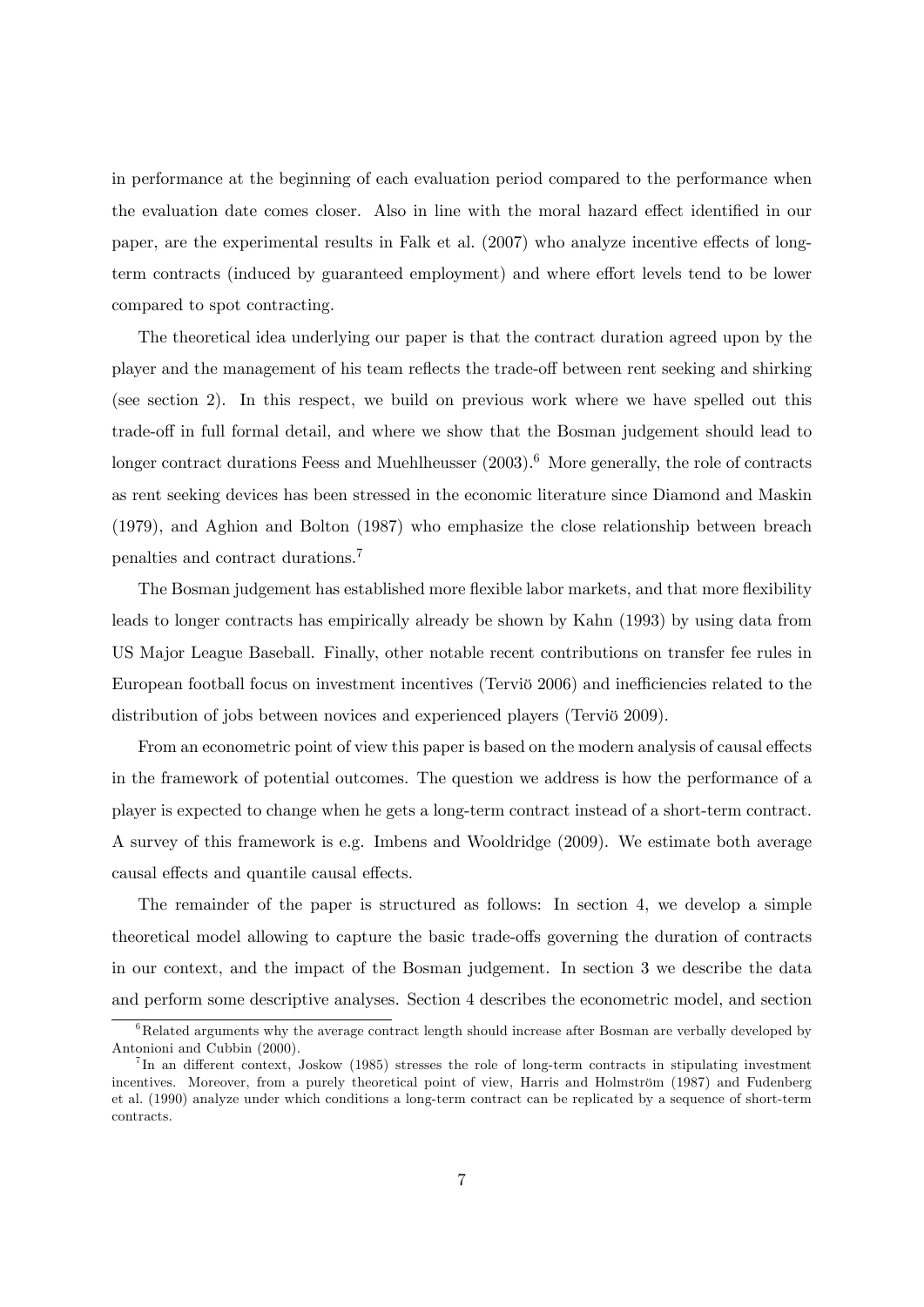5 discusses the empirical results. Section 6 concludes.

## 2 Theory

#### 2.1 The model

In this section, we develop a fairly simple model allowing to capture the trade-off between effort choice and rent-seeking motives when deciding on the contract duration. The model explains why the Bosman judgement has led to longer contracts, and why the interplay between selection and incentives effects leads to an ambiguous relationship between contract duration and player performance.

At date  $-1$ , a player and the management of his initial team ( $"$  team  $i"$ ) decide cooperatively on the player's contract duration  $D$ , thereby maximizing their joint surplus.<sup>8</sup> The player then starts playing for team  $i$  at date 0, and we normalize his career horizon to 1. For the player's performance denoted by  $e(e_0, D)$ , we take a reduced-form approach and assume that it depends on ability  $e_0$  and on contract duration D in the following way:<sup>9</sup>

**Assumption 1** The player's average performance per unit of time in team i,  $e(e_0, D)$ , is increasing in ability  $e_0$ , and decreasing in contract duration  $D$ .

The first effect is straightforward. As for the second, rather than endogenously deriving the moral hazard effect by determining the player's optimal (average) effort for a given contract duration, we take a reduced-form approach by simply assuming that the moral hazard effect exists for any given  $D > 0$ .<sup>10</sup> Finally, we assume that the monetary surplus generated by the player is equal to  $e$ , so that the terms "productivity" and "performance" are used synonymously throughout.

To capture the rent-seeking motives of long-term contracts, we assume that at some date  $t \in (0, 1)$ , a productivity shock occurs which gives the player a higher productivity  $E(e_0)$  per

<sup>&</sup>lt;sup>8</sup>For our purposes, it is irrelevant how the two parties divide the surplus by setting the player's wage appropriately.

<sup>9</sup>As is standard in the literature, this productivity is meant to capture the marginal revenue that can be attributed to a player such as, for example, increases in TV money, merchandizing sales or premia from international competitions.

 $10$ We prefer to adopt a simple reduced form-approach for three reasons: first, the model is mainly supposed to structure the empirical material, and in particular why the validity of the Bosman judgement as an instrument is not only supported by econometric tests, but also by clear-cut theoretical considerations. Second, we have developed an explicit theoretical on the moral hazard problem already in Feess and Muehlheusser (2003).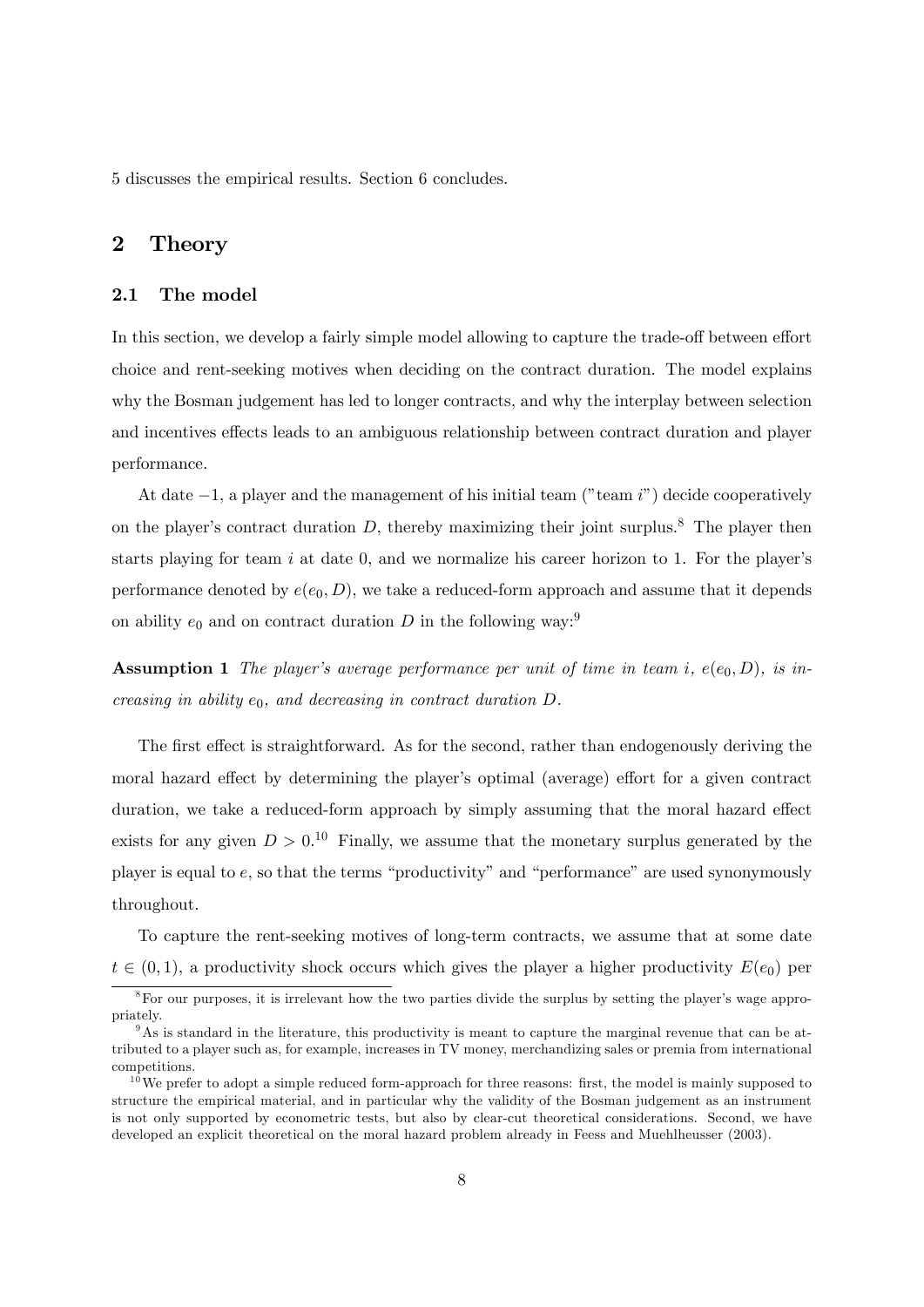unit of time in another team, the "new" team  $n^{11}$  We assume  $E(e_0) > e(e_0, 0)$  so that the player is more productive in team  $n$  regardless of the contract duration with team  $i$ . When team i and the player decide upon the contract length, both  $e(\cdot)$  and  $E(e_0)$  are common knowledge.

As there is no asymmetric information in the model, we make the standard assumption that negotiations are efficient such that they maximize the joint surplus of the parties involved in the negotiations. As already mentioned above, this implies that the initial contract will maximize the joint surplus of the player and team  $i$ . Furthermore, the renegotiation process at date  $t$  will be efficient, i.e. the player joins team n at date t regardless of the terms of the initial contract, and regardless of the transfer system. The player then plays for team n with productivity  $E(e_0)$ per unit of time until the end of his career at date 1.

#### 2.2 Renegotiation at Date t

Following the discussion in section 1, the two legal regimes can be formalized as follows:

**Definition 1** A transfer system  $l = P, B$  is characterized by two legally administered transfer fees (veto sums)  $r^{lc} = (r^{lV}, r^{lN})$  per unit of time which team i must accept if the player wants to join team n at date t under contract situation  $c \in \{V, N\}$ .

The upper index  $V$  indicates that the player still has a valid contract, whereas  $N$  means that the contract has expired. The fees  $r^{lc}$  are veto sums for the initial team, and thus constitute upper bounds for the transfer fees actually paid. To distinguish these fees from transfer fees paid, we refer to the Örst ones as veto sums. Furthermore, expressing all magnitudes per unit of time is helpful to separate the impact of the transfer fee system from the impact of the contract length.

Recall from section 1 that we have  $r^{PV} = r^{BV} = \infty$  since there is no fee under either system which the old team *must* accept if the player has still a valid contract. For expired contracts, the old team has lost all of its veto power after the Bosman judgement, i.e.  $r^{BN} = 0$ . Under system P, however, the old team had positive veto power even for expired contracts, but less so compared to valid contracts. Hence,  $0 < r^{PN} < \infty$ .

We summarize the legal situation in the following table:

 $11$ The assumption that the shock occurs with certainty is not restrictive. We could also allow for the possibility of probabilistic shocks somehow distributed over time, so that the player would continue to play for team  $i$  until a shock occurs.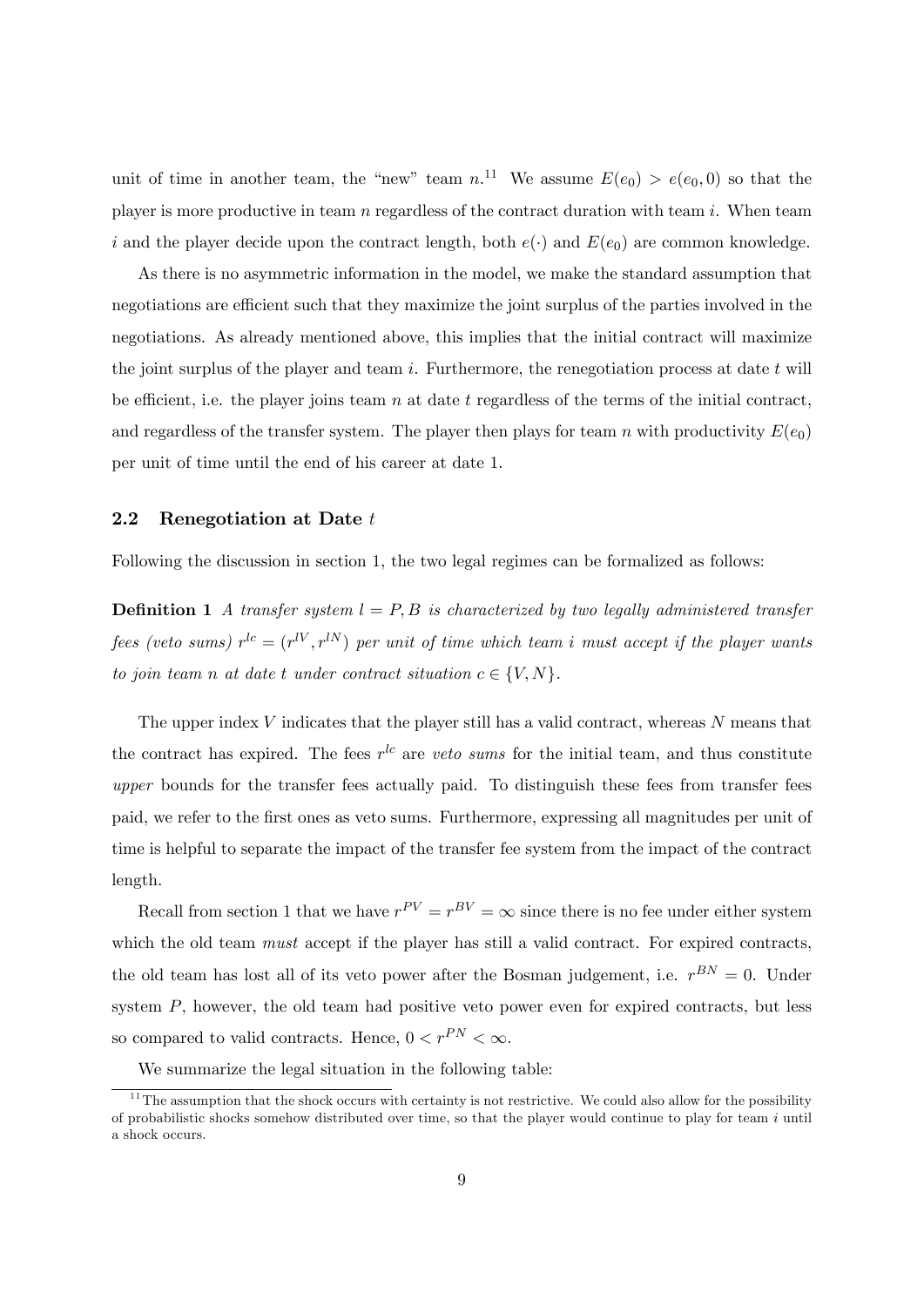|                  | Valid contract $(V)$   No contract $(N)$ |                       |
|------------------|------------------------------------------|-----------------------|
| Pre-Bosman $(P)$ | $r^{PV}=\infty$                          | $0 < r^{PN} < \infty$ |
| Bosman $(B)$     | $r^{BV}=\infty$                          | $r^{BN}=0$            |

Table 1: Veto sums for team i

Note that  $r^V - r^N > 0$  under both regimes, and that this difference is larger under regime B.

To determine the renegotiation payoff, assume that the player has signed a contract with team i stipulating some contract length  $D$ , and that he wants to join team  $n$  at date  $t$ . Define  $\alpha_n(e_0, r^{lc})$  as team n's renegotiation payoff per unit of time as a function of ability, and of the veto sum depending on the transfer fee system and the player's contractual situation. As will become clear, no further notation is needed for the player and for team  $i$  who are jointly reaping the remaining part of the surplus generated per unit of time.

Instead of modeling this three-party renegotiation process explicitly, we follow our reducedform approach and impose the following natural assumptions on  $\alpha_n(e_0, r^{lc})$ :<sup>12</sup>

**Assumption 2** For all  $r^c \in [0, \infty]$ , the renegotiation payoff of team n per unit of time is (i) strictly increasing in e<sub>0</sub>, (ii) weakly decreasing in  $r^{lc}$  and (iii) satisfies  $\frac{\partial^2 \alpha_n(e_0, r^c)}{\partial e_0 \partial r^c} \leq 0$ .

Team  $n$  benefits from hiring a player with higher ability as this increases the available renegotiation surplus, and thereby ceteris paribus also the share of team  $n$ . Next,  $r<sup>c</sup>$  measures the old team's veto power, so that the new team's share is weakly decreasing in  $r^{c}$ .<sup>13</sup> The last property implies that team  $n$ 's marginal benefit from hiring a player with higher ability is decreasing in the old team's veto power. To see that this is also a natural assumption, note that a sufficient condition for it to hold is that team  $n$  gets a fixed percentage of the renegotiation surplus for any  $r^c$  given.<sup>14</sup> For example, suppose team n gets  $\frac{1}{4}$  of the surplus for  $r = r^V$  and

 $12$ In Feess and Muehlheusser (2003), these properties are endogenously derived from a bargaining game in which the player negotiates simultaneously with both clubs in Nash-bargaining fashion. They build on an idea initially developed by Burguet et al. (2002). Note that applying the Shapley value is tedious here, because we would have to specify the payoffs not only when club i either has full veto power (when  $r = \infty$ ) or no veto power at all  $(r = 0)$ , but also for all  $r \in (0, \infty)$ . In fact, to the best of our knowledge, the Shapley value has been used in contract theoretic models only when, using our terminology, either  $r = 0$  or  $r = \infty$  were considered. Examples include Segal and Whinston (2000) who use a slightly more general concept when analyzing exclusive dealing clauses or Hart and Moore (1990) for the case of asset ownership.

<sup>&</sup>lt;sup>13</sup>We assume weak monotonicity only, since in reality it does not make any difference for the threat points in the renegotiations whether the veto sum for a mediocre player is 200 or 300 million Euro.

<sup>&</sup>lt;sup>14</sup> Recall that this percentage itself is decreasing in  $r^c$  due to part (i) of the assumption.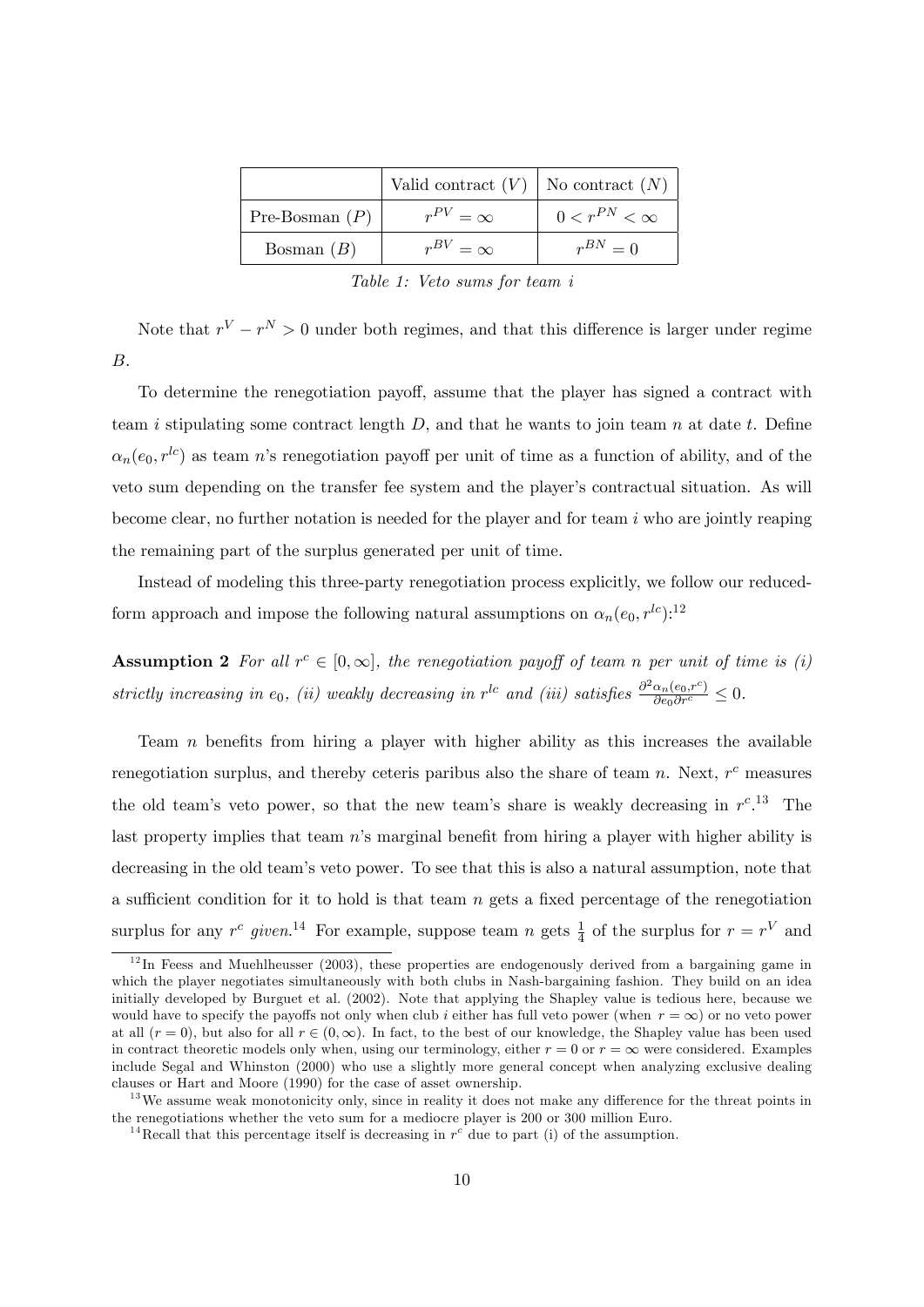1  $\frac{1}{2}$  for  $r = r^N < r^V$ . When the renegotiation surplus increases from 100 to 200, say, his payoff increases by 25 (from 25 to 50) if  $r = r^V$  and by 50 (from 50 to 100) if  $r = r^N < r^V$ .

As each regime  $l = P, B$  is completely specified by two numbers  $r^{lV}$  and  $r^{lN}$ , we save on notation by writing  $\alpha_n^{lc}(e_0)$  from now on. Recalling that  $\alpha_n^{lc}(e_0)$  is expressed per unit of time, the overall renegotiation payoff is obtained by summing over time.  $^{15}$ 

Then, team n's total renegotiation under regime  $l = P, B$  is given by

$$
\pi_n(e_0, D, r^l) = (D - t) \cdot \alpha_n^{lV}(e_0) + (1 - D) \cdot \alpha_n^{lN}(e_0)
$$
\n(1)

The first (second) term is the payoff for the period for which the player's contract is still valid (has expired). Using Assumption 2 and Table 1, this leads to the following result:

- **Proposition 1** (i) Under both regimes, the total renegotiation payoff for team n is decreasing in the contract length D, i.e.  $\frac{\partial \pi_n(\cdot)}{\partial D} < 0$ .
	- (ii) The marginal effect is larger under regime B, i.e.  $\left|\frac{\partial}{\partial T}\pi_n(\cdot,r^B)\right| > \left|\frac{d}{dR}\pi_j(\cdot,r^P)\right|$ .

Part  $(i)$  follows immediately from the fact that the old team's veto power is, under both regimes, higher when the player has still a valid contract. And as the difference between the veto power with and without valid contract is higher under regime  $B$ , so is the impact of the contract length.(recall from table 1 that  $r^{BV} - r^{BN} > r^{PV} - r^{PN}$ ).

#### 2.3 The Initial Contract

Under each regime, the duration of the initial contract will maximize the joint surplus of the player and team i given by

$$
JS(e_0, D, r^l) = te(e_0, D) + [(D - t) (E(e_0) - \alpha_n^{lV}(e_0)) + (1 - D) (E(e_0) - \alpha_n^{lN}(e_0))]
$$
\n(2)

Until date t, the player plays for team i with productivity  $e(\cdot)$  per unit of time. In renegotiations at date t, the two parties get the total surplus  $(E(e_0))$  minus the share of team n.

<sup>&</sup>lt;sup>15</sup>Note that we can, without loss of generality, restrict attention to  $T \in [t, 1]$  as the player is out-of-contract when the shock occurs for all  $T \leq t$ .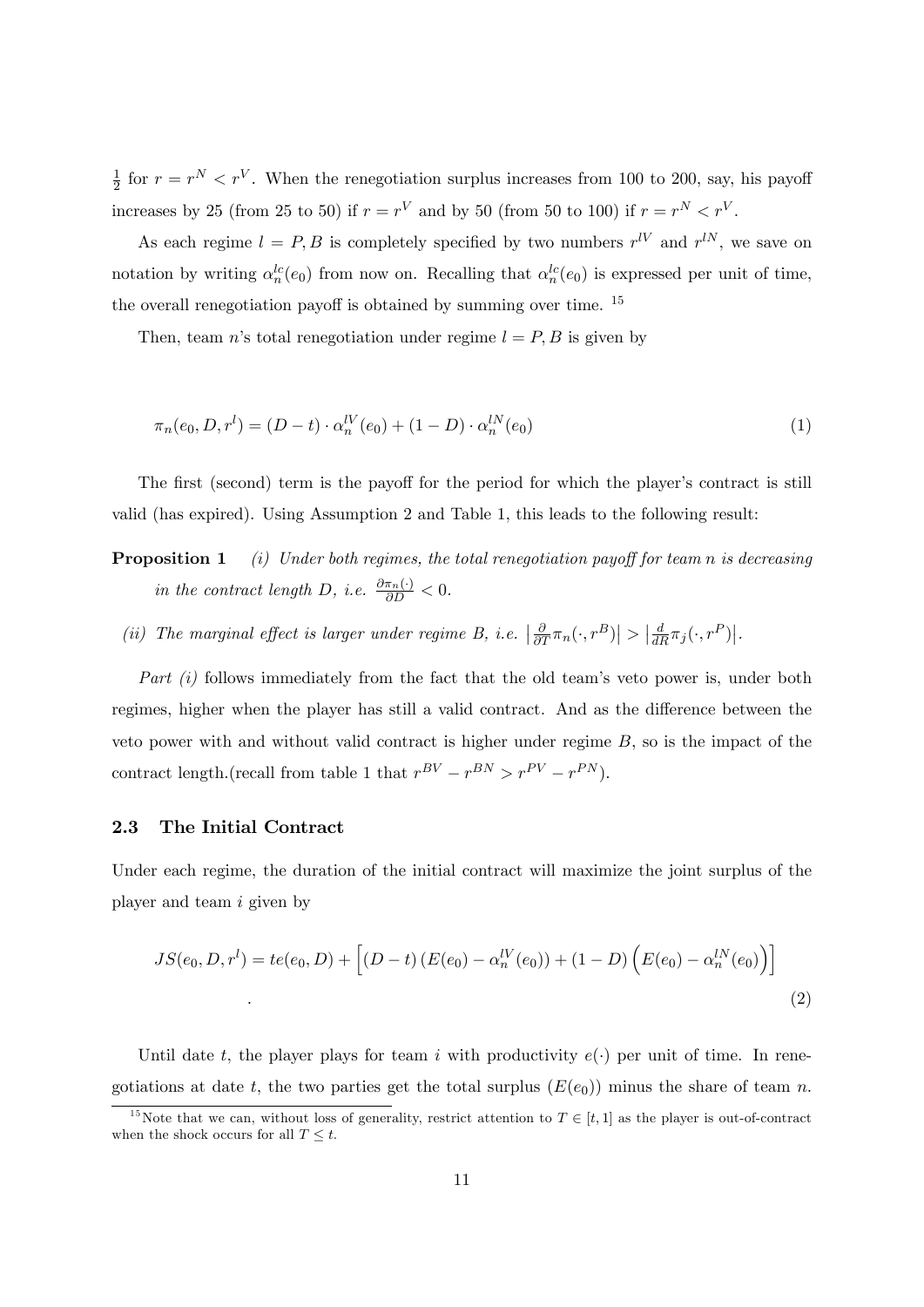As shown above, this share differs for the two phases where the player's contract would still be valid  $(D - t)$  or has expired  $(1 - D)$ , respectively.

Eqn. (2) shows nicely that all we need to take care of when deriving the contract length that maximizes the joint surplus of the old team and the player are the *total* surplus and the share of team  $n$ ; we do not have to think about the surplus division between team i and the player. Eqn.  $(2)$  exhibits the underlying trade-off when deciding on the optimal contract duration: Since  $\alpha_n^{\{V\}} < \alpha_n^{\{N\}}$ , team n's renegotiation share is decreasing in D which means that long-term contracts can be used by the contracting parties as rent-seeking devices. On the cost side, since  $e(e_0, D)$  is decreasing in T, the longer the contract, the lower a player's average performance in team  $i$ . Hence, the privately optimal contract length balances the benefit from rent-seeking and the costs from moral hazard at the margin.

Assuming an interior solution, the optimal contract duration  $D^{l}(e_0)$  under regime  $l = P, B$ is implicitly given by the following first order condition:

$$
\frac{\partial}{\partial D}JS(\cdot) = t \frac{\partial}{\partial D^l} e(\cdot) + \alpha_n^{lN}(e_0) - \alpha_n^{lV}(e_0) = 0
$$

This leads to the following result:

**Proposition 2** (i) The optimal contract duration is higher under regime B, i.e.  $D^B > D^P$ .

 $(ii)$  Under each regime, the optimal contract duration is increasing in the player's ability, i.e.  $\partial D^l$  $\frac{\partial D^{\epsilon}}{\partial e_0} > 0$  for  $l = P, B$ .

Proof. Part (i): As

$$
\alpha_n^{BN}(e_0)-\alpha_n^{BV}(e_0)>\alpha_n^{PN}(e_0)-\alpha_n^{PV}(e_0),
$$

 $-t\frac{\partial}{\partial T'}e(\cdot) = \alpha_n^{lN}(e_0) - \alpha_n^{lV}(e_0)$  requires that  $-t\frac{\partial}{\partial T'}e(\cdot)$  is higher under system B. And as  $e(\cdot)$  is decreasing in D (see Assumption 1),  $D^B > D^P$  follows.

Part  $(ii)$ : Using the implicit function theorem, we get

$$
\frac{\partial D^l}{\partial e_o} = -\frac{\frac{\partial (\alpha_n^{lN}(e_0) - \alpha_n^{lV}(e_0))}{\partial e_0}}{t \frac{\partial^2}{\partial (T^l)^2} e(\cdot)} > 0
$$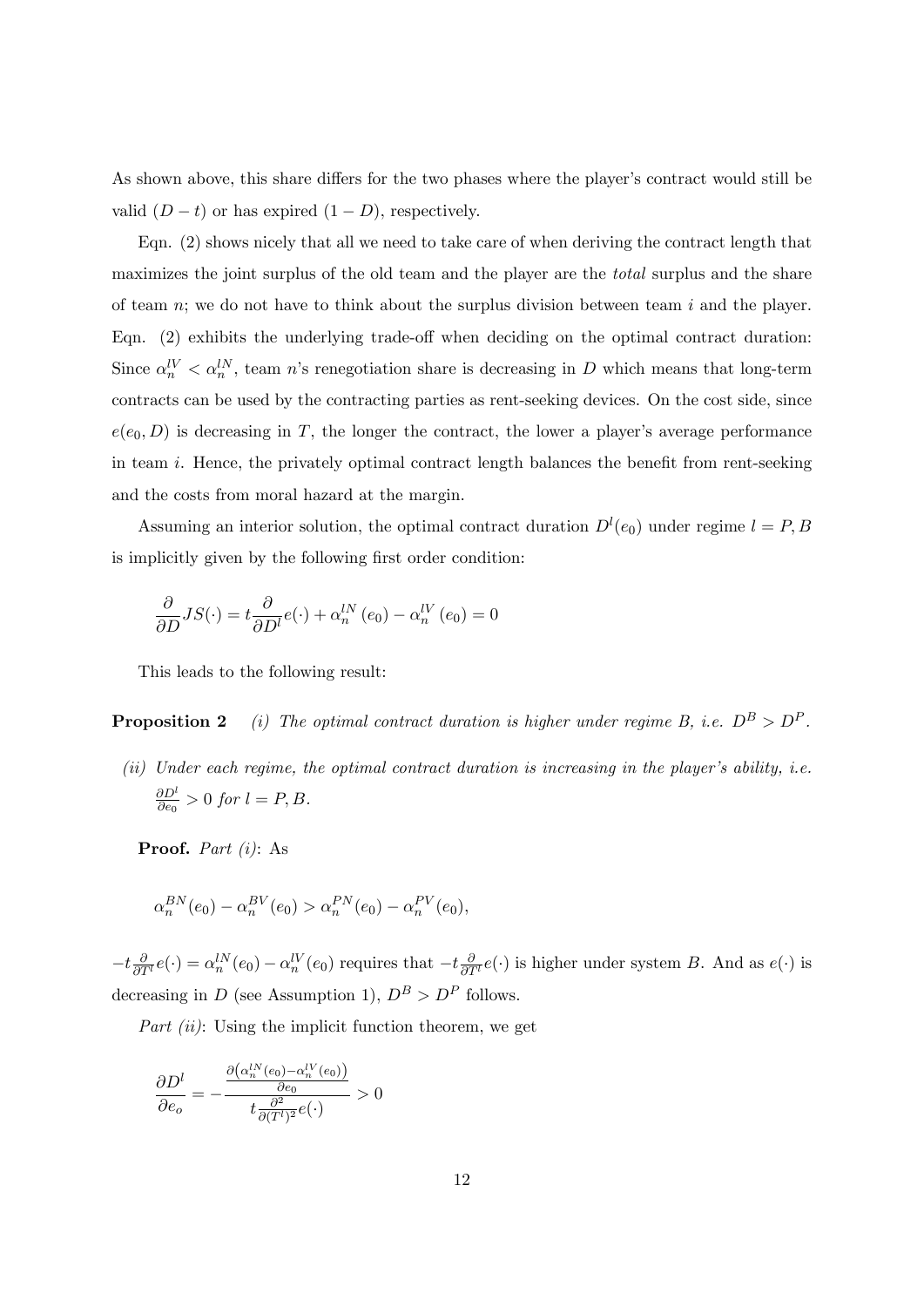as the denominator is negative (by concavity of the objective function (2)), while the numerator is positive by part (ii) of Assumption 2.  $\blacksquare$ 

For part  $(i)$ , just recall that the marginal benefit from increasing the contract duration is higher after the Bosman judgement as the veto power shrinks to zero for expired contracts. This explains why the Bosman judgement has lead to an exogenous increase of contract durations. The intuition for part (ii) is that high-ability players get longer contracts because the total renegotiation surplus is higher for better players, and this also increases the incentive to secure a higher percentage of the surplus by increasing the contract length. Both results are not only highly intuitive, but will also clearly be confirmed by the data.

Part (ii) of Proposition implies that there are countervailing effects when measuring the impact of the contract duration on performance. On the one hand, longer contracts ceteris paribus reduce performance, but on the other hand, high-ability players get longer contracts. These opposing effects render the total effect ambiguous: Defining by  $e_0^{-1}(D^l)$  the ability level of a player who gets contract duration  $D^l$ , from part (ii) of Proposition 2 clearly follows that  $e_0^{-1}(D^l)$  is strictly increasing. Then, the average performance under contract duration  $D^l$  is given by  $e(D^l) = (e_0^{-1}(D^l), D^l)$ . Taking the derivative, then yields

$$
\frac{\partial e(D^l)}{\partial D^l} = \frac{\partial e(\cdot)}{\partial e_0} \frac{\partial e_0^{-1}(D^l)}{\partial D^l} + \frac{\partial e^l}{\partial D^l} \lessgtr 0,
$$

as the first term is positive (selection effect) while the second one is negative (moral hazard effect). This makes the problem of measuring moral hazard empirically challenging.

## 3 Data

Our data cover six consecutive seasons in the German top professional soccer league ("Bundesliga") from  $1994/95$  to  $1999/2000$ . The first two seasons are in the pre-Bosman regime, and the remaining four are in the new regime. Using the two leading German soccer magazines "Kicker" and "Sport-Bild", we have compiled a data set with detailed information on player performance, contract duration, and annual remuneration. Player performance per season is measured by a composite index called "kick index" that takes into consideration both positionspecific factors such as the number of assists per match for a striker or the number of saves for a goalkeeper, and team specific factors as the result of a match. The exact definition of the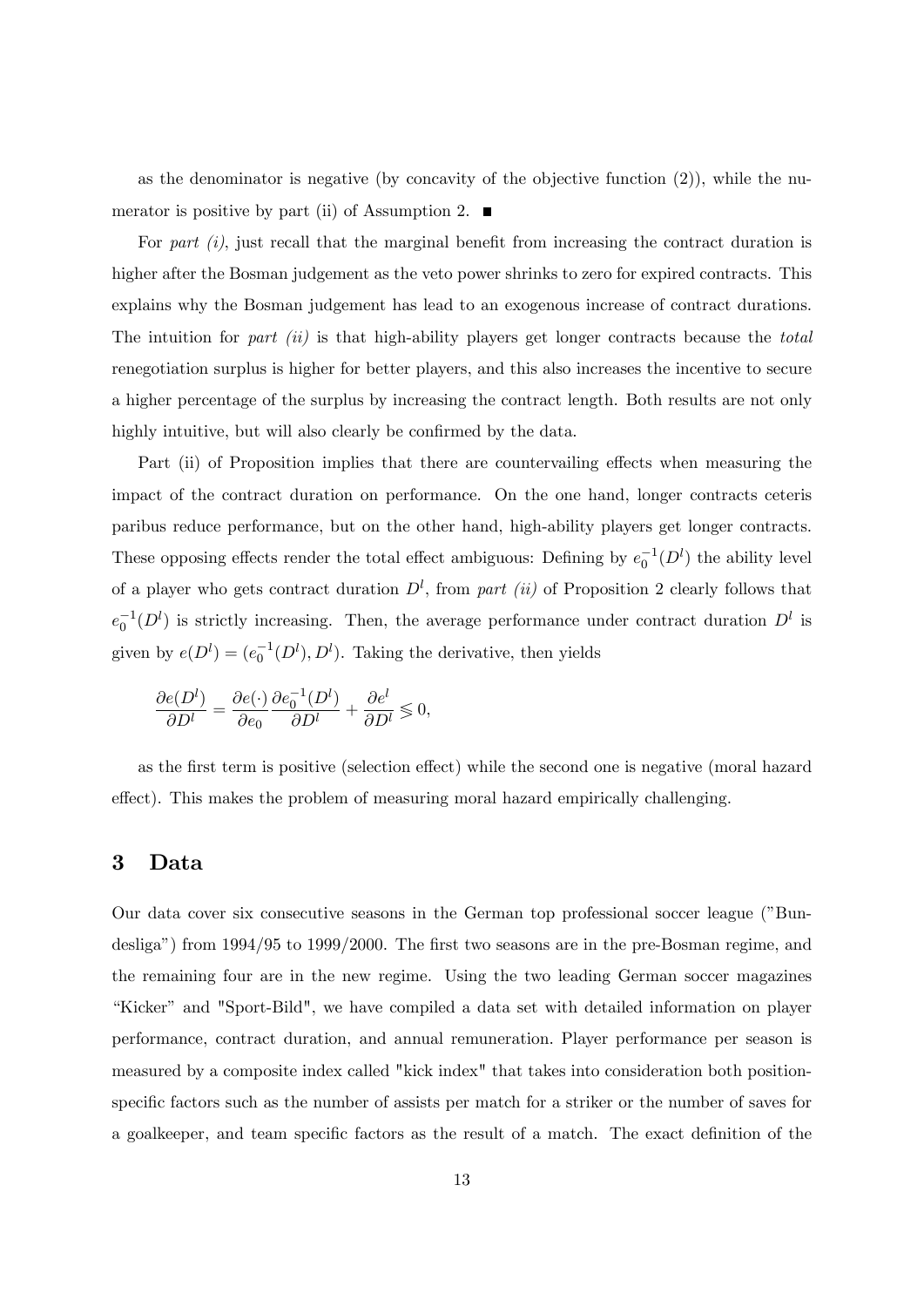| Contract duration           | Pre-Bosman | Bosman  |
|-----------------------------|------------|---------|
| 1                           | 2.84       | 1.56    |
| 2                           | 23.40      | 20.91   |
| 3                           | 53.90      | 39.01   |
|                             | 13.48      | 30.16   |
| 5                           | 3.55       | 6.52    |
| 6                           | 2.84       | 1.85    |
| performance index *         | 72.73      | 71.65   |
| wage *                      | 785461     | 1015467 |
| previous contract expired * | .29        | .23     |
| $\ast$<br>mean              |            |         |

Table 1: Distribution of contract duration in the two regimes

index is given in the Appendix.

The original sampling scheme was based on flow sampling, i.e. players entered the data when they signed a new contract. This implies that all observations for the season 94/95 are players with a new contract. These players are then followed over the next seasons, and each season new players are added when signing a new contract. The information on the contract terms had to be collected from the print copies of the magazines as they are not officially published. Overall, we have complete information on 313 players who on average are observed in 2 seasons, yielding a sample size of 621 player-season observations. About 16% (101 of 621) of these play under a contract signed before the Bosman judgement.

Table 1 displays the distribution of contract durations in both regimes. It is obvious that there is a clear shift in this distribution with respect to the durations of three and four years: while the proportion of contracts with an duration of three years drops by 15%-points, the proportion of contracts with four years increases by almost the same amount. The proportion of short-term contracts (up to two years) remains more or less unchanged whereas the proportion of very long term contracts (longer than 4 years) also increased somewhat. These findings suggest that the Bosman judgement mostly affected players who previously would have gotten a three-year contract, but now sign four-your contracts.

The final three lines in Table 1 show the sample means of the performance index and the dummy variable indicating whether the previous contract had expired when the new contract was signed. As expected, the proportion of expired contracts is lower under the Bosman regime because the impact of the contractual situation on transfer fees has increased after the Bosman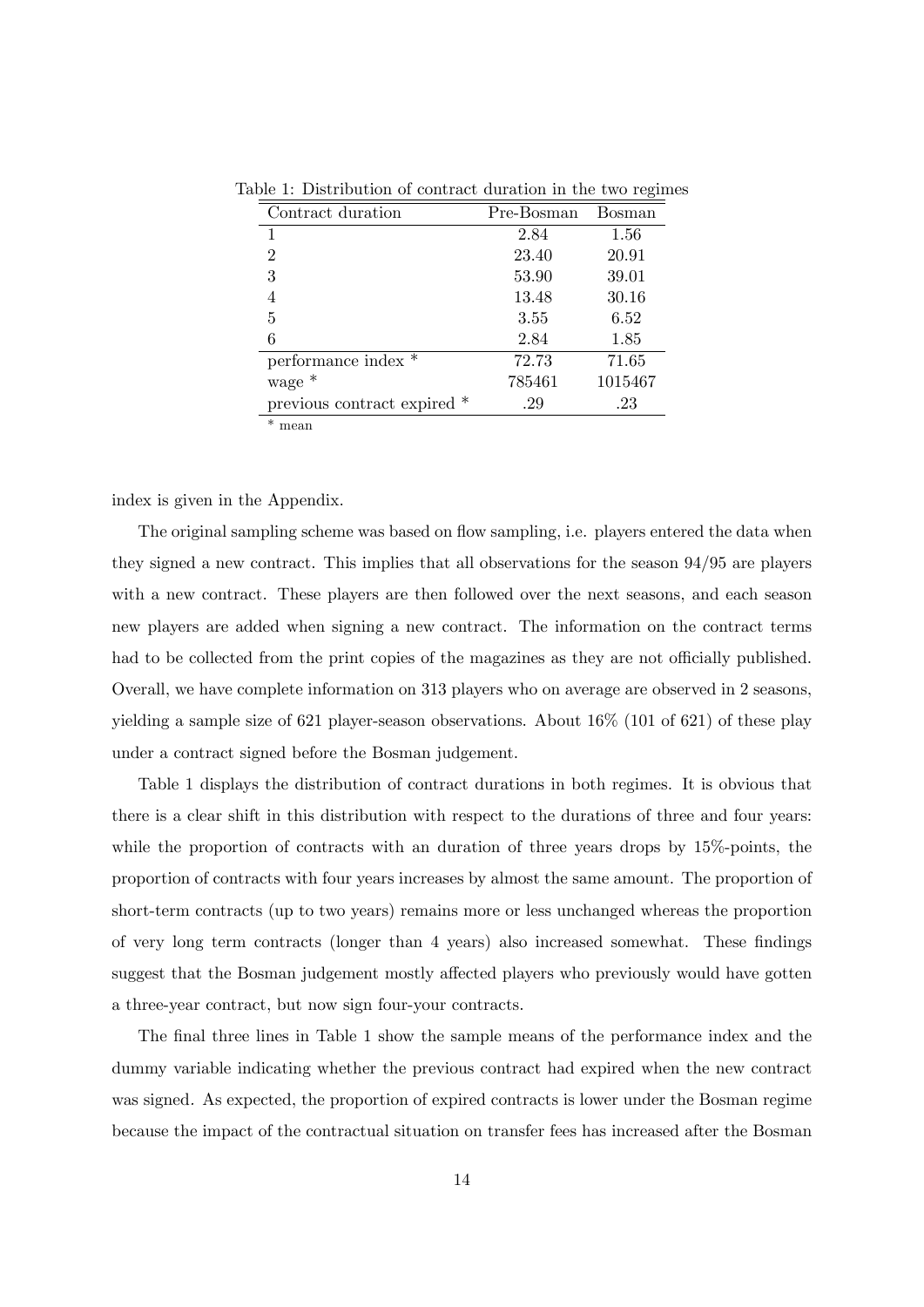| season                                                |  | $94/95$ $95/96$ $96/97$ $97/98$ $98/99$ $99/00$ |  |  |
|-------------------------------------------------------|--|-------------------------------------------------|--|--|
| contract duration 2.917 2.831 3.224 3.295 3.278 3.266 |  |                                                 |  |  |

Table 2: Evolution of contract duration and wage

verdict. The performance index is not significantly different in the two regimes.

Table 2 presents the development of the average contract duration over time and confirms a clear-cut discrete jump between seasons  $95/96$  and  $96/97$  (the first under the Bosman regime). Contract duration is roughly 3 months larger after the Bosman judgement which reinforces the credibility of the Bosman instrument as an exogenous shifter in contract characteristics.

As control variables in the empirical analysis we use individual characteristics of the players like age, number of league games, position, being a member of the national team, and nationality. Furthermore, we use two dummy variables, one for contract renewal with the old team and one indicating whether the previous contract had expired before signing the new one. The first dummy variable can be interpreted as an indicator of the a good team-player match which caused the management-player coalition to renew the contract. On the other hand, letting the contract expire indicates that their were insufficient reasons to renew the contract early on, which can be seen as an indicator of unfulfilled expectations. Following our theory, incentives to renew contracts are similar to incentives of signing long-term contracts in the first place, and we will indeed find hints in the empirical analysis that players with expired contracts have lower abilities. Team characteristics are summarized by the teamís budget, which picks up the power to attract good players but also other unspecified team fixed effects.<sup>16</sup> Descriptive statistics of all variables used in the regressions are given in the Appendix.

## 4 Econometrics

We estimate the incentive effect of long-term contracts within the framework of the modern causal analysis literature (see e.g. Angrist and Pischke (2009) or Imbens and Wooldridge (2009) for recent surveys). In this literature, the causal effect is defined as the difference of potential outcomes in different treatment states.

 $16$ We also estimated the model with team fixed effects, but when controlling for budget most team fixed effects are insignificant.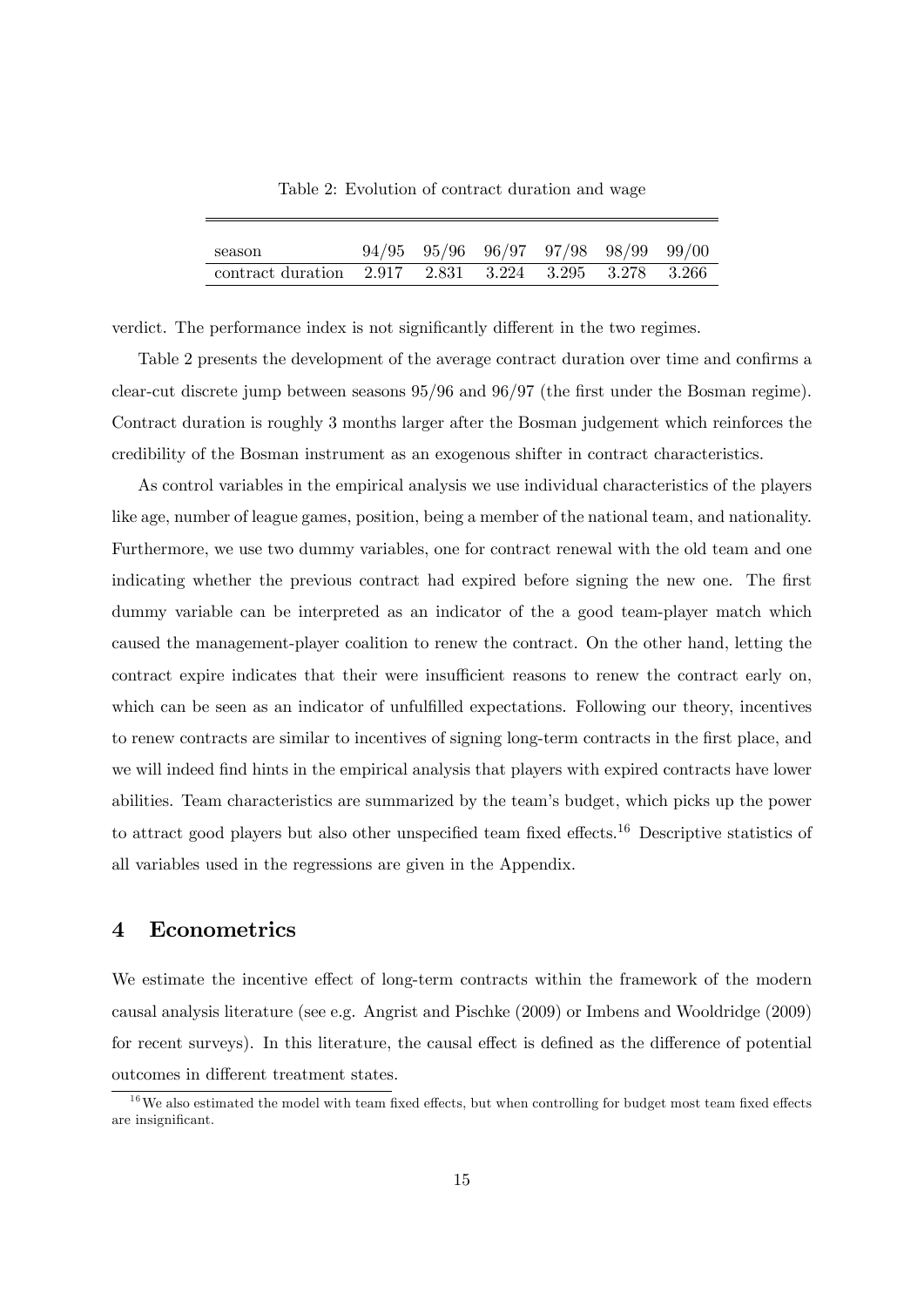In our case, treatment is the contract duration D. To simplify the presentation, we describe contract duration by a dummy variable in this section, with  $D = 1$  if a long-term contract (e.g. longer than 3 years) is signed. In the empirical analysis we use both the actual contract duration and the dummy for a long-term contract as teatment variables. The outcome variable performance is denoted with  $Y^{17}$ . Throughout this section, upper case variables denote random variables and lower case variables denote their possible realizations. The causal effect is defined as

$$
Y_i|D_i = 1 - Y_i|D_i = 0 \text{ or } Y_{1i} - Y_{0i}
$$

Because no observation can be observed in both states this individual causal effect is not identified. However, under specific assumptions we can estimate features of the distribution of the random variable  $(Y_{1i} - Y_{0i})$ . Most applications focus on estimating the expectation of  $(Y_{1i} - Y_{0i}), E(Y_{1i} - Y_{0i}),$  which is called the average causal (or treatment) effect. Recently, methods have been developed to estimate quantile causal effects, which allow to show a more detailed picture of the treatment on the distribution of potential outcomes. We now describe the methods to estimate these causal effects in more detail.

#### 4.1 Average causal effects

We assume that performance can be described by the following simple linear relationship:

$$
Y_i = \alpha D_i + \mathbf{X}_i \beta + U_i,\tag{3}
$$

where  $X$  is a vector of control variables such as age or player's position and U is the error term. Then  $\alpha = E(Y_{1i} - Y_{0i}) = (\alpha + \mathbf{X}_i \beta) - (\mathbf{X}_i \beta)$  is the average causal effect of the contract duration on performance. It can consistently be estimated by OLS if  $E[U|D, \mathbf{X}] = 0$ . If there are unobserved variables such as players' ability that are correlated with  $T$  after controlling for

<sup>&</sup>lt;sup>17</sup>Following standard econometric notation, we use Y to denote the outcome. This corresponds to e in the theoretical section.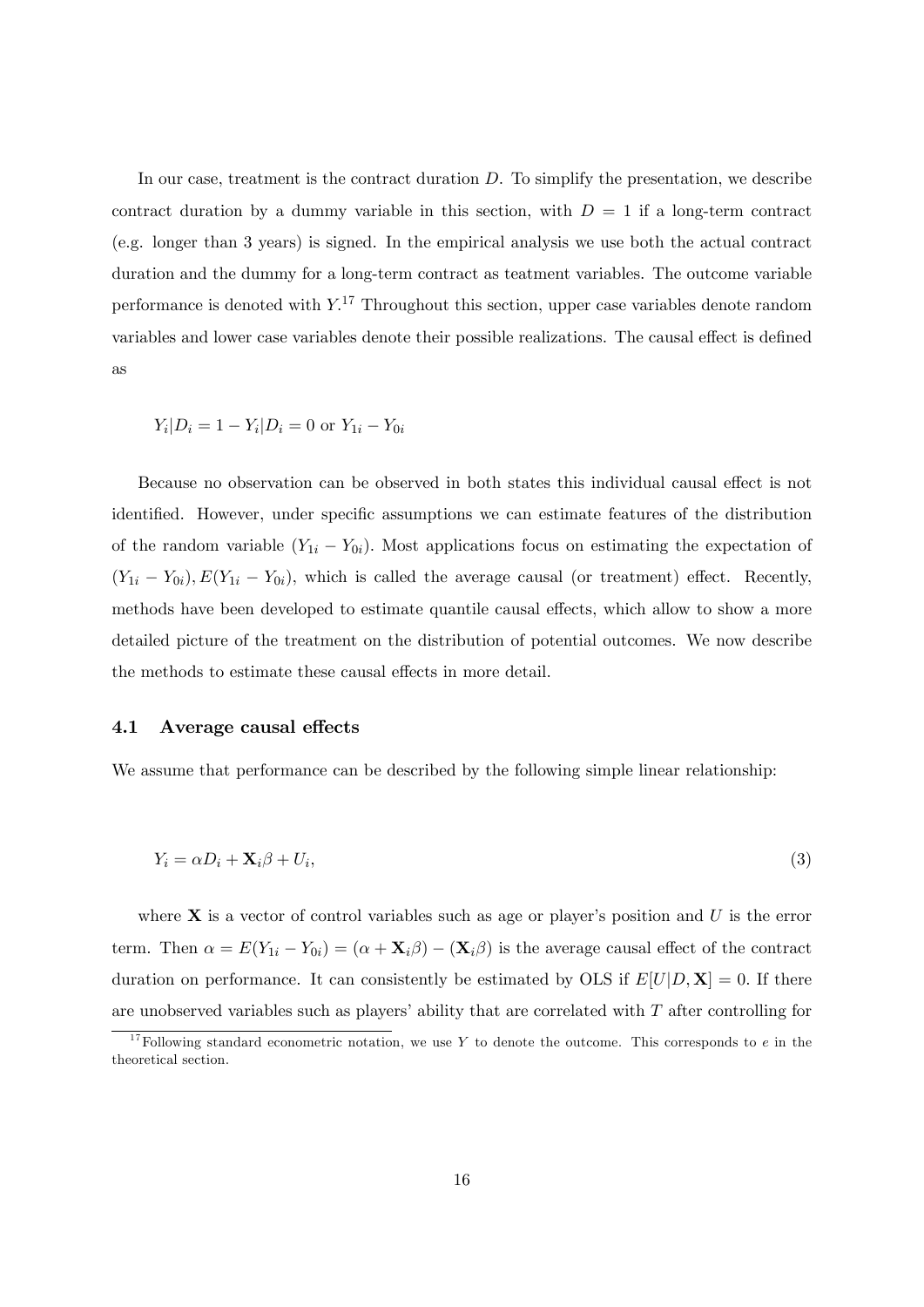X the OLS estimate of  $\alpha$  is not the causal effect. Assume that the true model is

$$
Y_i = \alpha D_i + \mathbf{X}_i \beta + \gamma e_{0i} + U_i \tag{4a}
$$

$$
D_i = \mathbf{X}_i \delta_X + \delta_{e_0} e_{0i} + V_i \tag{4b}
$$

i.e. both performance and contract duration are a function of ability  $e_0$ . Then it is well known that estimating equation 3 with OLS gives the estimate  $\tilde{\alpha} = \alpha + \gamma \delta_{e_0}$ . The term  $\gamma \delta_{e_0}$ is the selection bias caused by the fact that, conditional on  $X$ , ability  $e_0$  has an impact on performance ( $\gamma$ ) and on the contract duration ( $\delta_{e_0}$ ). Only if at least one impact is zero there is no selection bias.

One solution to this endogeneity problem are instrumental variables. An instrument generates variation in  $D$  that is uncorrelated with  $A$ , i.e. it generates exogenous variation in  $D$ . Technically, we require that

$$
E[\mathbf{Z}'U] = 0 \tag{5a}
$$

$$
E[D|X, Z] \neq E[T|X] \tag{5b}
$$

where  $\mathbf{Z} = (Z_1, \mathbf{X})$  is the vector of all exogenous variables and  $Z_1$  is the instrument. If we are willing to assume that the effect is homogeneous, i.e. the same for all players, we can interpret the 2SLS estimate of  $\alpha$  as the average causal effect of contract duration. These average effects may be heterogeneous, however, i.e. they may differ across subgroups of the population. For example, the effect of a long contract may be different for players who actually get a long contract (the so-called average treatment effect on the treated) and for all players in the population (the average treatment effect). These effects may be different if e.g. team managers have some information on the shirking attitudes of players and only sign long contracts with players who are expected not to shirk. For this subgroup the causal effect may be zero, but in the population of all players it may be negative. Heckman et al. (2006) suggest a simple test for essential heterogeneity in treatment effects. It involves regressing the outcome  $Y$  on all control variables, the propensity score (the probability of treatment conditional on Z), the interaction of the propensity score with all controls and polynomials of the propensity score. If the linear model is rejected against the model with polynomials we also have to reject the assumption of homogeneous effects. Using this test, we find only weak evidence for effect heterogeneity. For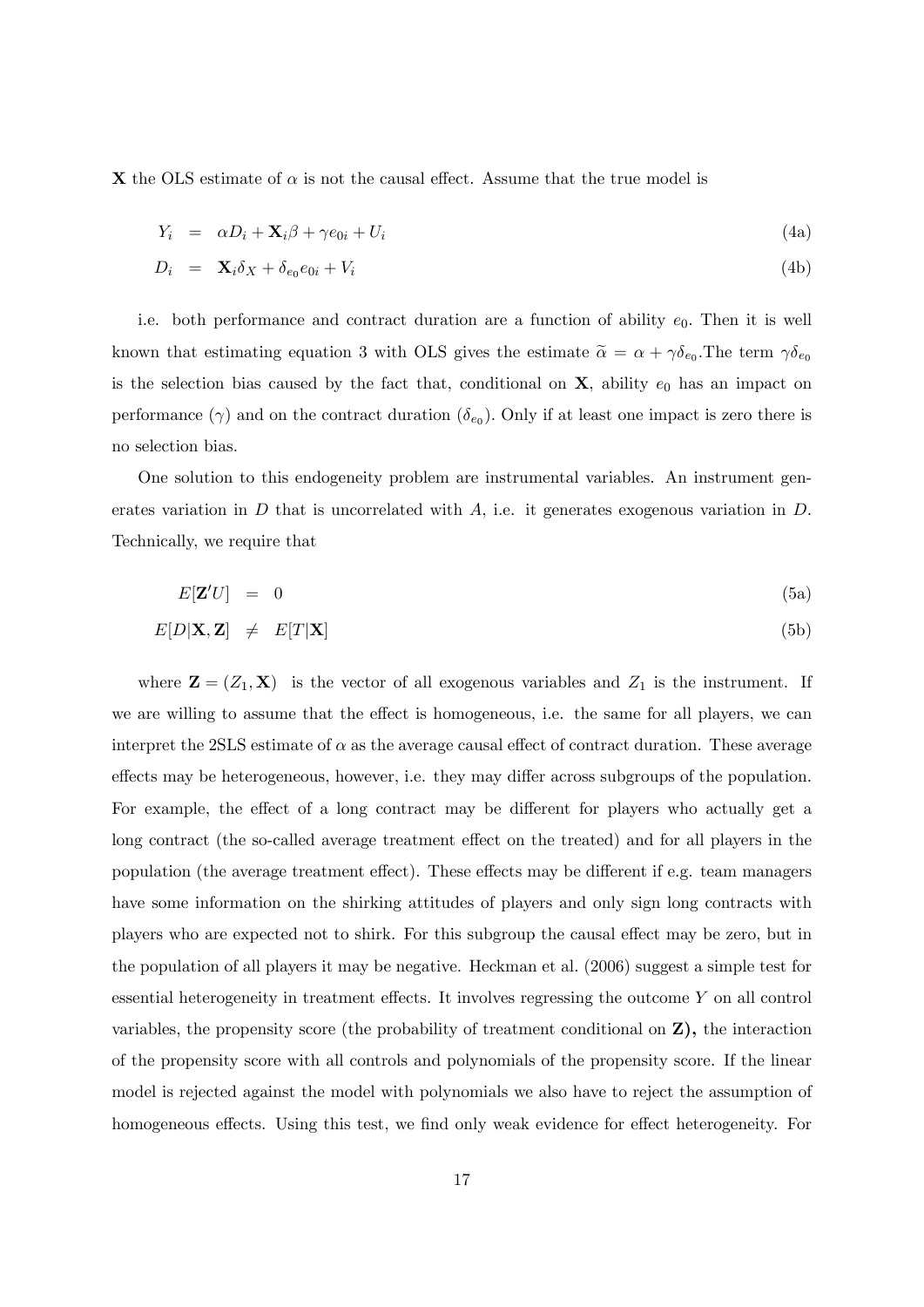this reason we believe that  $2SLS$  identifies the average causal effect in our application.

#### 4.2 Quantile causal effects

Let us now consider quantile treatment effects. Abadie et al. (2002) propose an estimator of quantile treatment effects based on the estimator of Abadie (2003). This approach has the drawback that it only applies to binary treatments and binary instruments which is too restrictive in our application. For this reason, we apply the estimator proposed by Chernozhukov and Hansen (2005), which is based on different identifying assumptions and allows for continuous treatment and multivalued instruments.

Starting point is the definition of conditional quantiles of potential outcomes. Let  $q(d, x, \tau)$ denote the  $\tau^{\text{th}}$  quantile function for treatment level  $D = d$  and  $\mathbf{X} = \mathbf{x}$ . In the binary case Chernozhukov and Hansen (2005) define the quantile treatment effect  $as^{18}$ 

$$
QTE_{\tau}(\mathbf{x}) = q(1, \mathbf{x}, \tau) - q(0, \mathbf{x}, \tau).
$$
\n(6)

The critical representation used by Chernozhukov and Hansen (2005) is that each potential outcome  $Y_d$  conditional on  $\mathbf{X} = \mathbf{x}$  can be expressed as

$$
Y_d = q(d, \mathbf{x}, U_d),\tag{7}
$$

where  $U_d|\mathbf{Z} \sim \text{Uniform}(0,1)$ . The variable  $U_d$  is responsible for heterogeneity of outcomes for individuals with the same observable characteristics and treatment  $d$ . The treatment decision is represented by  $D = \delta(\mathbf{Z}, V)$ . Key assumptions are that  $q(d, \mathbf{x}, u)$  is strictly increasing in u and a condition called rank similarity. Rank similarity is defined by stating that for each value of D, say 0 and 1,  $U_1$  is equal in distribution to  $U_0$ , conditional on **Z** and  $V^{19}$  In other words, rank similarity requires only rank invariance in expectations.

In order to estimate the model, we specify a linear quantile model

$$
Y_d = q(d, \mathbf{x}, U_d) = \alpha(\tau)d + \mathbf{x}\beta(\tau),\tag{8}
$$

<sup>&</sup>lt;sup>18</sup>In the continuous treatment case  $QTE_{\tau}(x) = \partial q(d, x, \tau)/\partial d$ 

<sup>&</sup>lt;sup>19</sup>Rank similarity is a weaker condition than rank invariance which implies  $U = U_1 = U_0$ .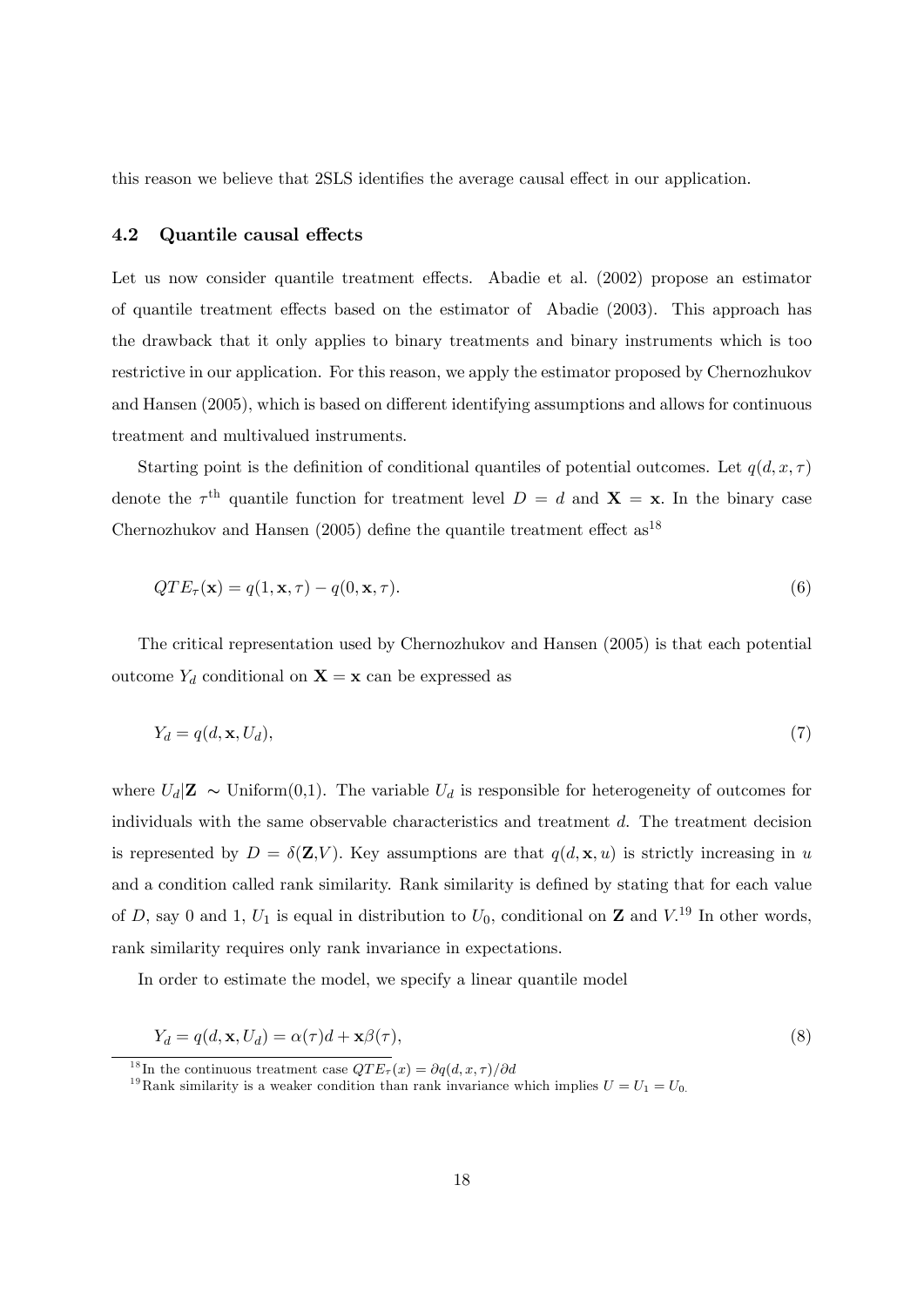where the coefficients  $\alpha(\tau)$  and  $\beta(\tau)$  can be seen as describing the conditional quantile function of the potential outcome  $Y_d$  conditional on **x**. Since  $Y_d$  is latent we cannot estimate Eq. (8) directly by standard quantile regression. However, under suitable regularity conditions Chernozhukov and Hansen (2005) show that it may be identified by the conditional moment condition

$$
P[Y \le q(D, \mathbf{X}, \tau | \mathbf{Z}] = P[Y < q(D, \mathbf{X}, \tau | \mathbf{Z}] = \tau \tag{9}
$$

If we define  $R = Y - q(D, \mathbf{X}, \tau)$  then Eq. (9) implies that the  $\tau$ -th quantile of R|Z is zero. Chernozhukov and Hansen (2005) show a simple way to use this moment condition to estimate Eq. (8). See their paper for more details. Their proposed estimator uses the linear projection of  $D$  on  $Z$  as instrument for  $D$ .

In order to apply this methodology to our data, we assume that we observe a cross section of contracts, some of which are signed in the pre-Bosman regime and the others in the Bosman regime. We assume that this is a random event, at least conditional on the observed covariates. It appears reasonable that this assumption is valid in the seasons just prior and after the regime change.

## 5 Results

In this section we discuss the estimation results. First, we present the results for the average causal effects. These are evaluated by some sensitivity checks in section 5.2. Finally, we present evidence for quantile causal effects.

#### 5.1 Average causal effects

We first present the results based on OLS regressions; and then show how these results change when controlling for the endogeneity of the contract duration. The dependent variable is the performance index, and contract duration is measured by years as well as by a dummy variable of the contract is longer than 3 years. Using also a discrete version is motivated to mimic the classic treatment effect literature where treatments are usually binary. Control variables are the number of league games played as a measure of experience, a dummy for being in the national team, age and age squared, and indicators for position and nationality.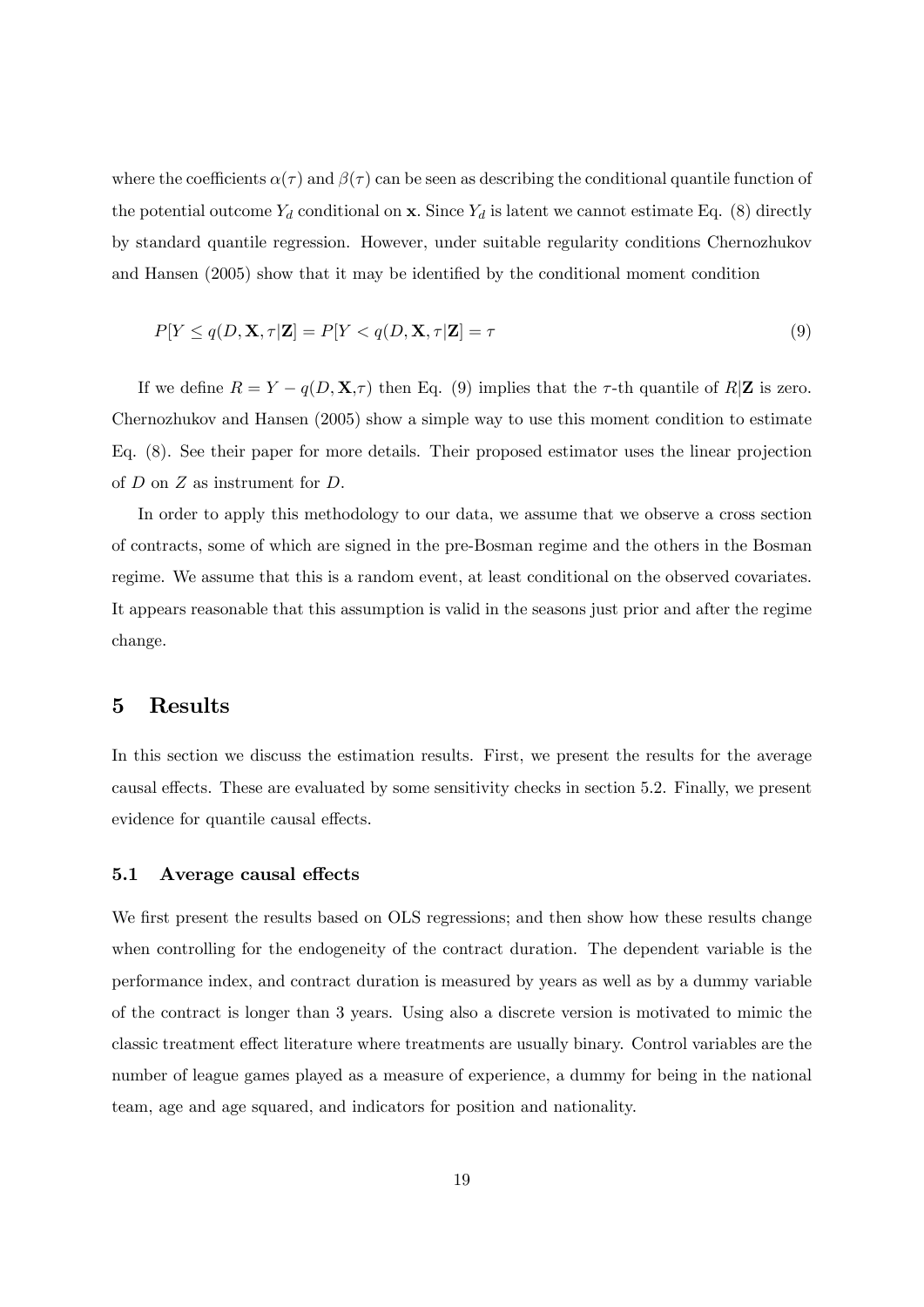Table 3 displays the OLS regression results. The estimated effect of remaining contract duration is significantly positive, indicating that one additional contract year increases performance by 1.64 performance points. If this was indeed a causal effect teams would be able to increase players' performance by longer contracts. If we measure contract length by the dummy contract longer than  $\beta$  years the estimated effect is 1.8 performance points.

| rapic o.<br>OTIO TOSTOSIOII  |                   |                   |
|------------------------------|-------------------|-------------------|
|                              | $\left( 1\right)$ | $\left( 2\right)$ |
| contract duration            | $1.637***$        |                   |
|                              | (0.39)            |                   |
|                              |                   |                   |
| contract longer than 3 years |                   | 1.797**           |
|                              |                   | (0.76)            |
| contract renewal             | $3.949**$         | $3.706**$         |
|                              | (0.92)            | (0.93)            |
|                              |                   |                   |
| previous contract expired    | 1.051             | $-0.00614$        |
|                              | (0.92)            | (0.88)            |
|                              |                   |                   |
| league games                 | $-0.527$          | $-0.479$          |
|                              | (0.43)            | (0.43)            |
|                              |                   |                   |
| plays for national team      | $3.315***$        | $3.291**$         |
|                              | (0.74)            | (0.75)            |
| age                          | $-1.231**$        | $-0.830*$         |
|                              | (0.48)            | (0.47)            |
|                              |                   |                   |
| age squared                  | $2.699**$         | $1.836**$         |
|                              | (0.91)            | (0.88)            |
|                              |                   |                   |
| team budget                  | $2.852**$         | $2.952**$         |
|                              | (0.35)            | (0.35)            |
| Constant                     | $81.35***$        | $81.75***$        |
|                              | (6.55)            | (6.66)            |
| Observations                 | 621               | 621               |
| $\,R^2$                      | 0.265             | 0.251             |
|                              |                   |                   |

Table 3: OLS Regression

Standard errors in parentheses

Further controls: players position, nationality

Standard errors corrected for clustering

 $*_{p}$  < 0.10,  $*_{p}$  < 0.05

The following two tables present the results of several 2SLS regressions. The first column refers to the first stage regression of contract duration (Table 4) and the dummy *contract longer* than 3 years (Table 5), respectively. The second column displays the second stage using only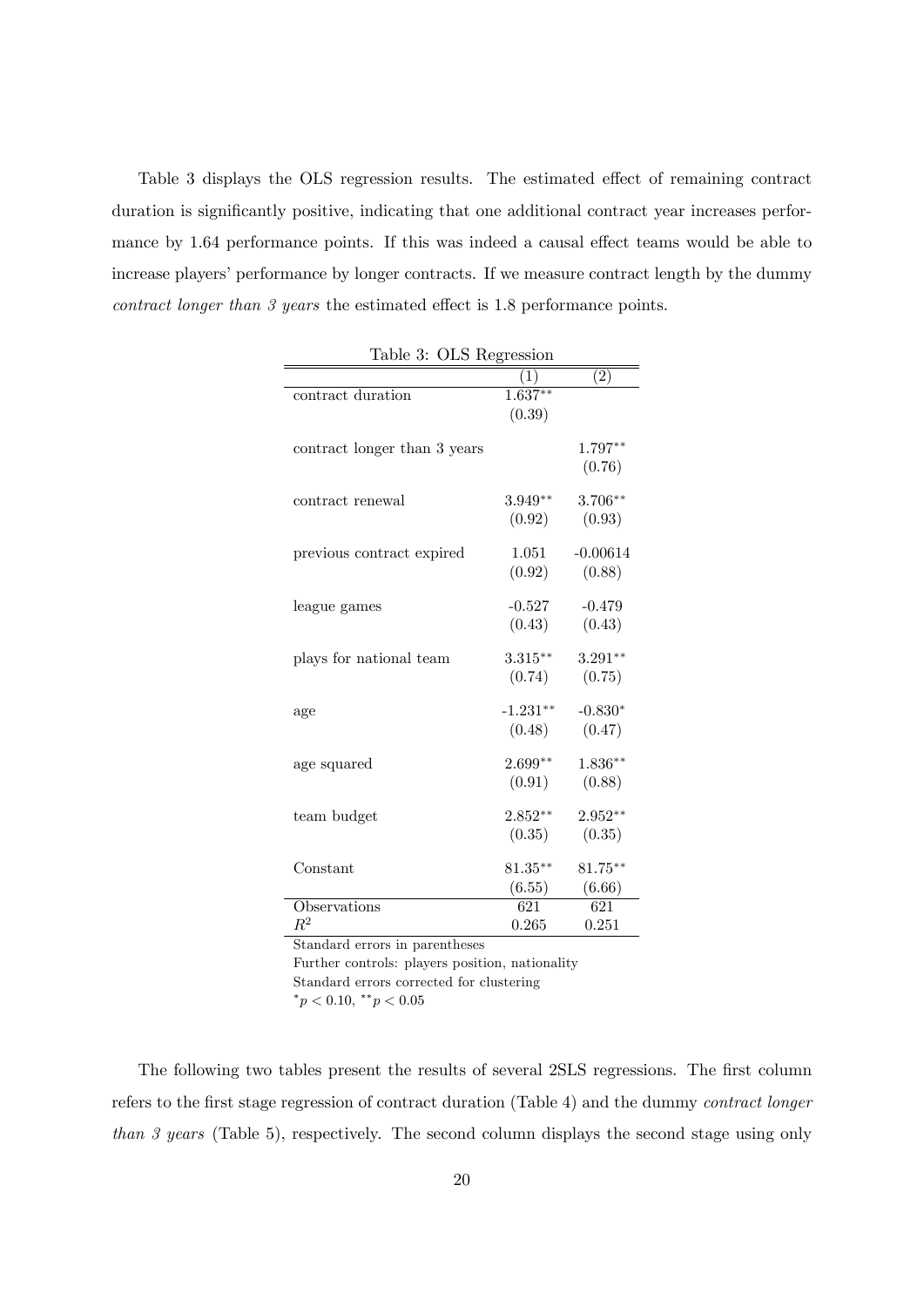the Bosman dummy as instrument. In the Önal column we add age and age squared to the instrument list. The age variables are completely insignificant in the second stage in column 2 of both tables. Hence, age seems to affect performance only via the contract duration which seems plausible as we control for experience measured by the number of league games.

Both when treating the contract length as a categorial and as a binary variable, it is obvious that the Bosman regime has a strong positive impact on contract length. It increases average contract duration by .37 years and increase the probability of a long-term contract by .25, respectively. The estimated causal effect of contract duration on performance in column 2 of Table 4 is negative but insignificant. If we use age and age squared as additional instruments the negative effect becomes significant at the  $10\%$  level. Both age variables are significant in the first stage. Using the Sargan overidentification test, we cannot reject the validity of these instruments. Hence, using the Bosman dummy and the age variables as instruments, there is evidence of a negative incentive effect indicating that increasing contract duration by one year will reduce expected performance by 2 points.

With respect to the other control variables, it is interesting to note that the impact of the expiration of the previous contract becomes significantly negative in column 3 (and again the point estimate in column 2 is very similar) indicating that, consistent with our theory, the incentive to renew contracts is indeed higher for players with strong ability. The effect of contract renewal is significantly positive. We interpret this variable as a measure of a good team-player match. The number of league games is insignificant throughout.

Table 5 shows the results when contract duration is measured by the dummy contract longer than 3 years. The results are very similar to those discussed above. Using only the Bosman dummy as instrument generates an insignificant estimate of the causal effect. The point estimate in column 3, obtained by using age and age squared as additional instruments, is significant on the 10% level and implies that having a long contract reduces performance by 4 points.

#### 5.2 Quantile causal effects

In Table 6, we show the estimates of the standard quantile regressions and the instrumental quantile regressions for the variable contract duration.<sup>20</sup> We estimated the regressions at the  $.1, .2, \ldots$ , and  $.9$  quantiles. The coefficients can be interpreted as the shift in the quantile of the

 $20$ A complete set of estimation results is available on request.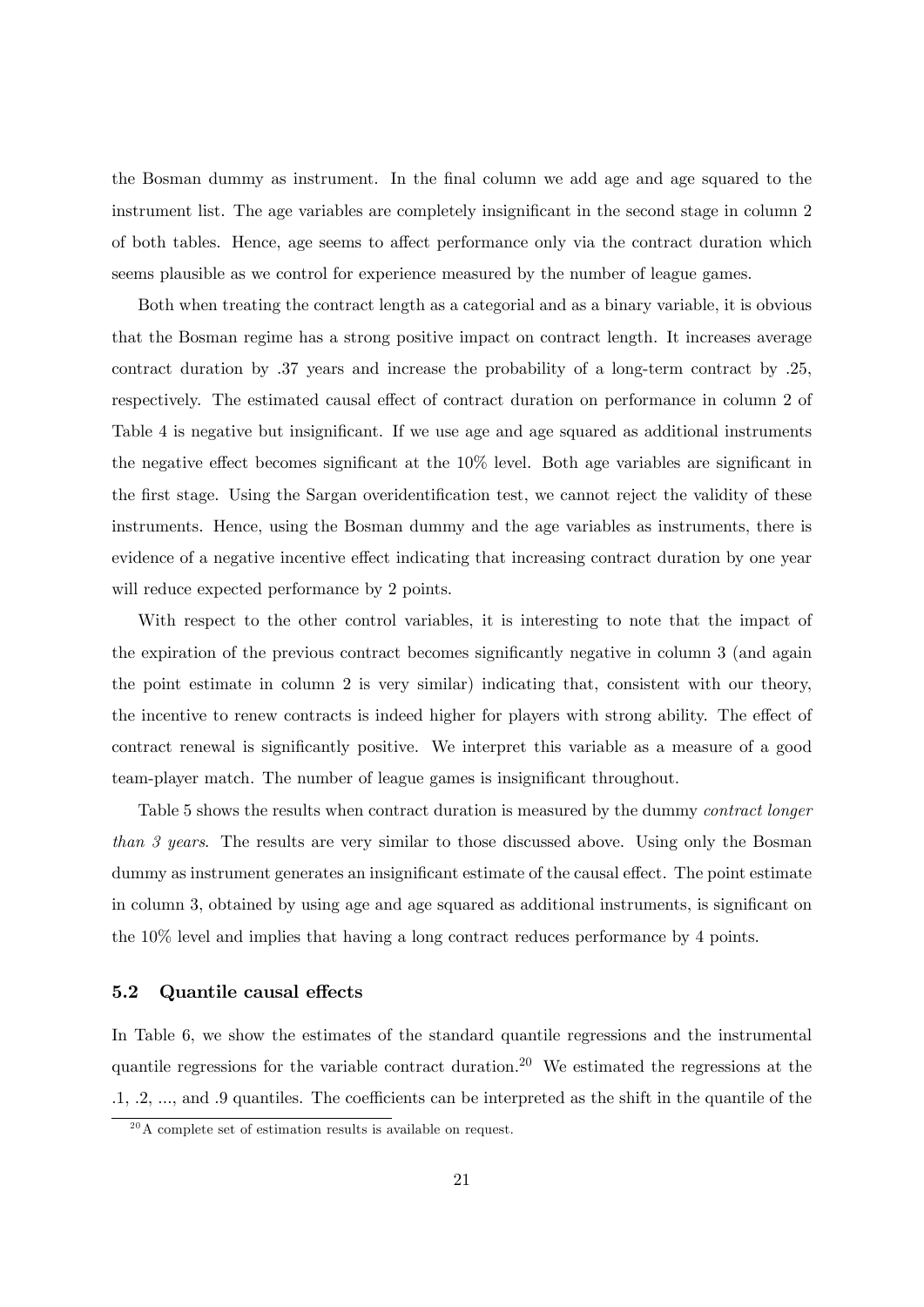| rapic 1.                  | $2010 - 105$ |                   |                   |
|---------------------------|--------------|-------------------|-------------------|
|                           | (1)          | $\left( 2\right)$ | $\left( 3\right)$ |
| contract duration         |              | $-2.15$           | $-1.64*$          |
|                           |              | (2.56)            | (0.87)            |
|                           |              |                   |                   |
| Bosman regime             | $0.37**$     |                   |                   |
|                           | (0.093)      |                   |                   |
|                           | $-0.16$      | $3.33***$         | $3.49**$          |
| contract renewal          |              |                   |                   |
|                           | (0.095)      | (1.06)            | (0.89)            |
| previous contract expired | $-1.14**$    | $-3.33$           | $-2.69**$         |
|                           | (0.083)      | (3.08)            | (1.16)            |
|                           |              |                   |                   |
| league games              | 0.038        | $-0.43$           | $-0.40$           |
|                           | (0.044)      | (0.46)            | (0.39)            |
|                           |              |                   |                   |
| plays for national team   | 0.070        | $3.40**$          | $3.44***$         |
|                           | (0.078)      | (0.79)            | (0.75)            |
|                           |              |                   |                   |
| age                       | $0.41**$     | 0.32              |                   |
|                           | (0.047)      | (1.15)            |                   |
|                           |              |                   |                   |
| age squared               | $-0.89**$    | $-0.60$           |                   |
|                           | (0.087)      | (2.40)            |                   |
|                           | $0.10**$     | $3.28***$         | $3.21***$         |
| team budget               |              |                   |                   |
|                           | (0.036)      | (0.47)            | (0.38)            |
| Constant                  | $-1.40**$    | $77.2**$          | $79.5***$         |
|                           | (0.68)       | (7.50)            | (3.50)            |
| Observations              | 621          | 621               | 621               |
| $\mathbb{R}^2$            | 0.362        | 0.150             | 0.179             |
|                           |              |                   |                   |

Table 4: 2SLS Regression

Standard errors in parentheses

Standard errors corrected for clustering

Further controls: players position, nationality

Column 1: First stage regression

Column 2: Second stage regression, only Bosman IV

Column 3: Second stage regression, Bosman and age as IV p-value of Sargan overidentification test: .91

 $^*p < 0.10, \; ^{**}p < 0.05$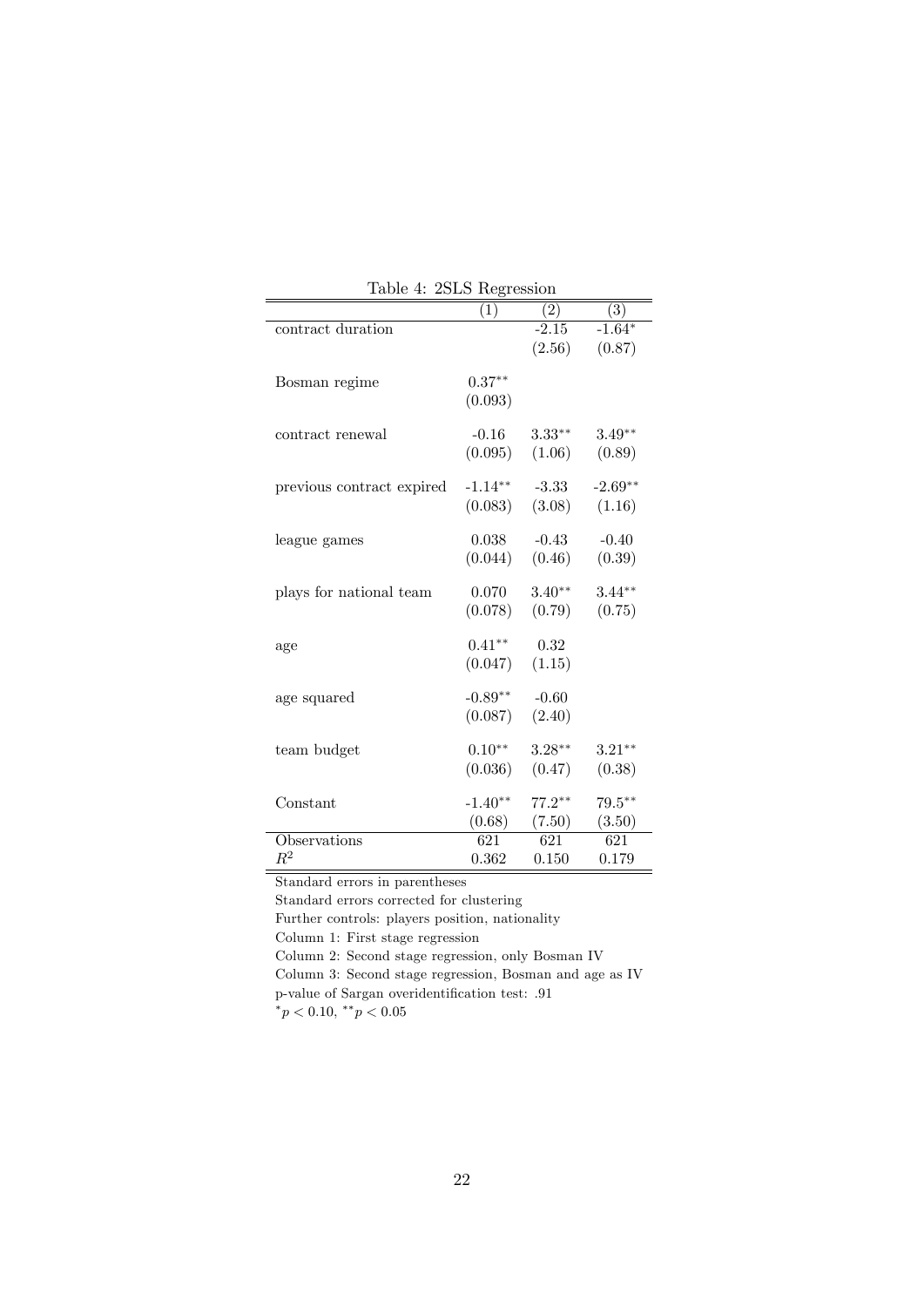|                              |                  | Table 5: 2SLS Regression |                  |
|------------------------------|------------------|--------------------------|------------------|
|                              | (1)              | $\left( 2\right)$        | (3)              |
| contract longer than 3 years |                  | $-3.289$                 | $-4.042*$        |
|                              |                  | (3.81)                   | (2.18)           |
| Bosman regime                | $0.245**$        |                          |                  |
|                              | (0.048)          |                          |                  |
| contract renewal             | $-0.00924$       | $3.631**$                | $3.642**$        |
|                              | (0.049)          | (0.95)                   | (0.91)           |
| previous contract expired    | $-0.457**$       | $-2.376$                 | $-2.711**$       |
|                              | (0.042)          | (1.96)                   | (1.18)           |
| league games                 | 0.00458          | $-0.497$                 | $-0.412$         |
|                              | (0.023)          | (0.44)                   | (0.40)           |
| plays for national team      | 0.0643           | $3.460**$                | $3.566***$       |
|                              | (0.040)          | (0.78)                   | (0.75)           |
| age                          | $0.153**$        | $-0.0709$                |                  |
|                              | (0.024)          | (0.74)                   |                  |
| age squared                  | $-0.328**$       | 0.243                    |                  |
|                              | (0.045)          | (1.48)                   |                  |
| team budget                  | $0.0401**$       | $3.192**$                | $3.202**$        |
|                              | (0.018)          | (0.40)                   | (0.38)           |
| Constant                     | $-1.424**$       | $75.55***$               | $75.69**$        |
|                              | (0.35)           | (8.21)                   | (1.92)           |
| Observations                 | $\overline{621}$ | $\overline{621}$         | $\overline{621}$ |
| $\mathbb{R}^2$               | 0.265            | 0.195                    | 0.177            |

Table 5: 2SLS Regression

Standard errors in parentheses

Standard errors corrected for clustering

Further controls: players position, nationality

Column 1: First stage regression, dependent variable contract longer than 3 years

Column 2: Second stage regression, only Bosman IV

Column 3: Second stage regression, Bosman and age as IV

p-value of Sargan overidentification test: .90

 $^*p < 0.10, \; ^{**}p < 0.05$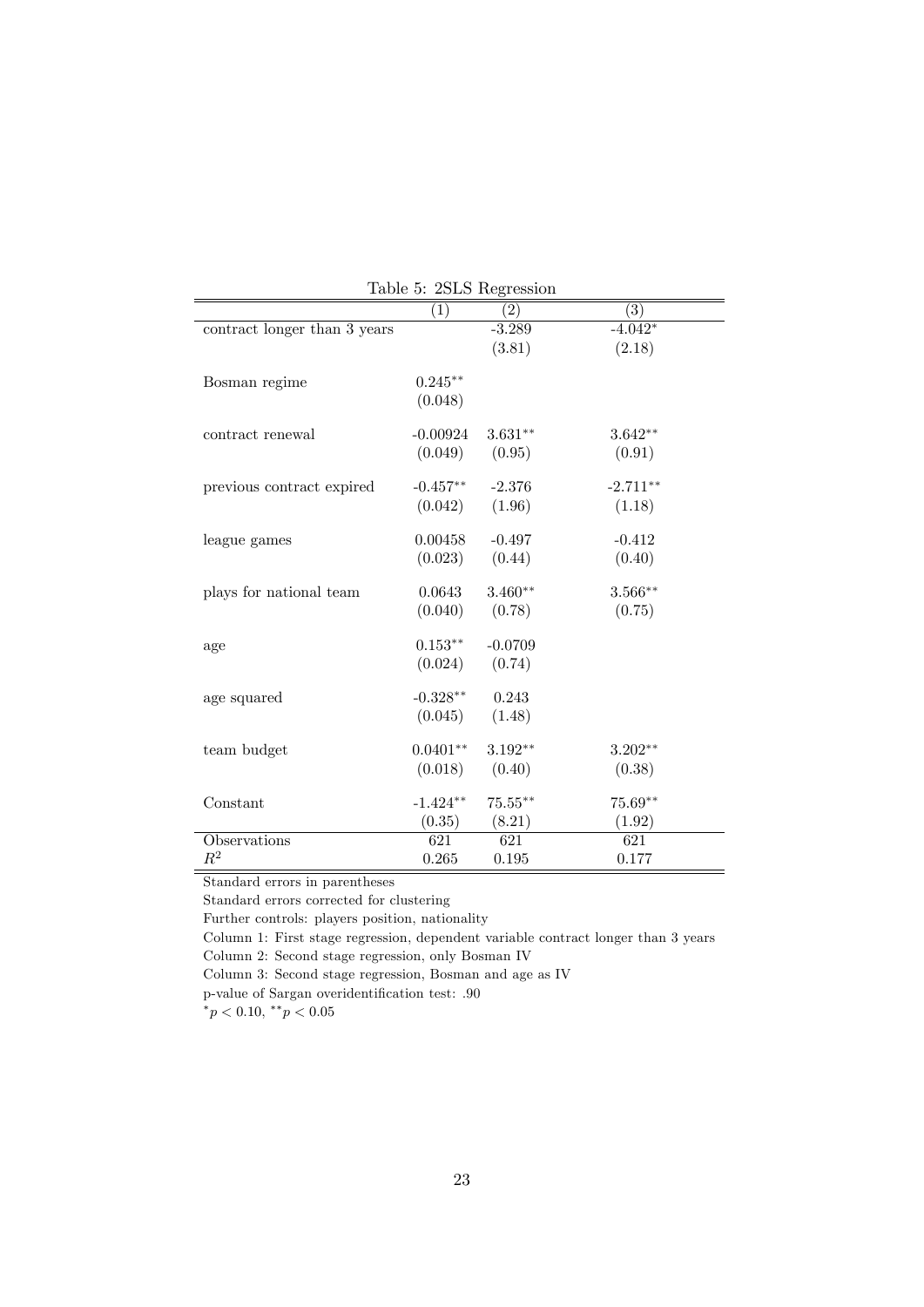conditional distribution of performance induced by another year of contract duration.

The first rows displays the results without correcting for the endogeneity of contract duration. As in section 5.1, contract duration has a positive effect on performance except at the two lowest quantiles. At the median, the estimated effect is 1.81 which is similar to the OLS effect.

|                   |            |            | Lable 0. Qualitie Regression |                                  |                     |           |           |           |           |
|-------------------|------------|------------|------------------------------|----------------------------------|---------------------|-----------|-----------|-----------|-----------|
|                   |            |            |                              |                                  | Quantiles           |           |           |           |           |
|                   |            | $\cdot^2$  | .3                           | .4                               | .5                  | $.6\,$    |           | .8        | .9        |
|                   |            |            |                              |                                  | Quantile Regression |           |           |           |           |
| contract duration | 0.171      | 0.910      | $1.119**$                    | $1.486**$                        | $1.810**$           | $1.683**$ | $1.877**$ | $1.779**$ | $1.154**$ |
|                   | (0.82)     | (0.59)     | (0.54)                       | (0.45)                           | (0.52)              | (0.56)    | (0.36)    | (0.49)    | (0.34)    |
|                   |            |            |                              | Instrumental Quantile Regression |                     |           |           |           |           |
| contract duration | $-3.078**$ | $-2.244**$ | $-0.998$                     | $-1.262$                         | $-0.482$            | $-0.034$  | 0.928     | $-0.998$  | $-1.157$  |
|                   | (1.26)     | (0.97)     | (1.06)                       | (1.09)                           | (1.13)              | (1.19)    | (1.19)    | (1.36)    | (1.34)    |
| Observations      |            |            |                              |                                  | 621                 |           |           |           |           |

Table 6: Quantile Regression

Standard errors in parentheses

Further controls as in Tables 4 and 5

 $*_{p}$  < 0.10,  $*_{p}$  < 0.05

When we instrument contract duration by the Bosman indicator and the age variables, the results change significantly. We find a significant and strong negative effect of contract duration at the lowest two quantiles and no significant effects in the upper part of the conditional distribution of performance. The negative effects at the low quantiles is strong enough to obtain the (weakly) significant negative average causal effect in section 5.1.

This Önding indicates that another year of contract duration increases the probability of a poor performance. The expected conditional 0.1-quantile of performance for a player with average characteristics and a 3-year contract is 61.5. In other words, there is a 10% chance of a performance below 61.5 with a three-year contract. With a four-year contract, the predicted 0.1-quantile is 58.4 and the predicted 0.2-quantile is 63.8. Hence, with a four-year contract, there is a 20% chance of a performance below 63.8. This is what we mean by saying that another contract year increases the probability of a bad performance: in this example, the probability of an performance worse than 63.8 is increased from approximately 15% to 20% if the contract length increases from 3 to 4 years.<sup>21</sup> However, the probability of a top performance (e.g. the .8-quantile) is not affected by the contract length. Put differently, our results suggest that the effect of long-term contracts is that players have small incentives to put in extra effort if they

<sup>21</sup>Approximation by linear extrapolation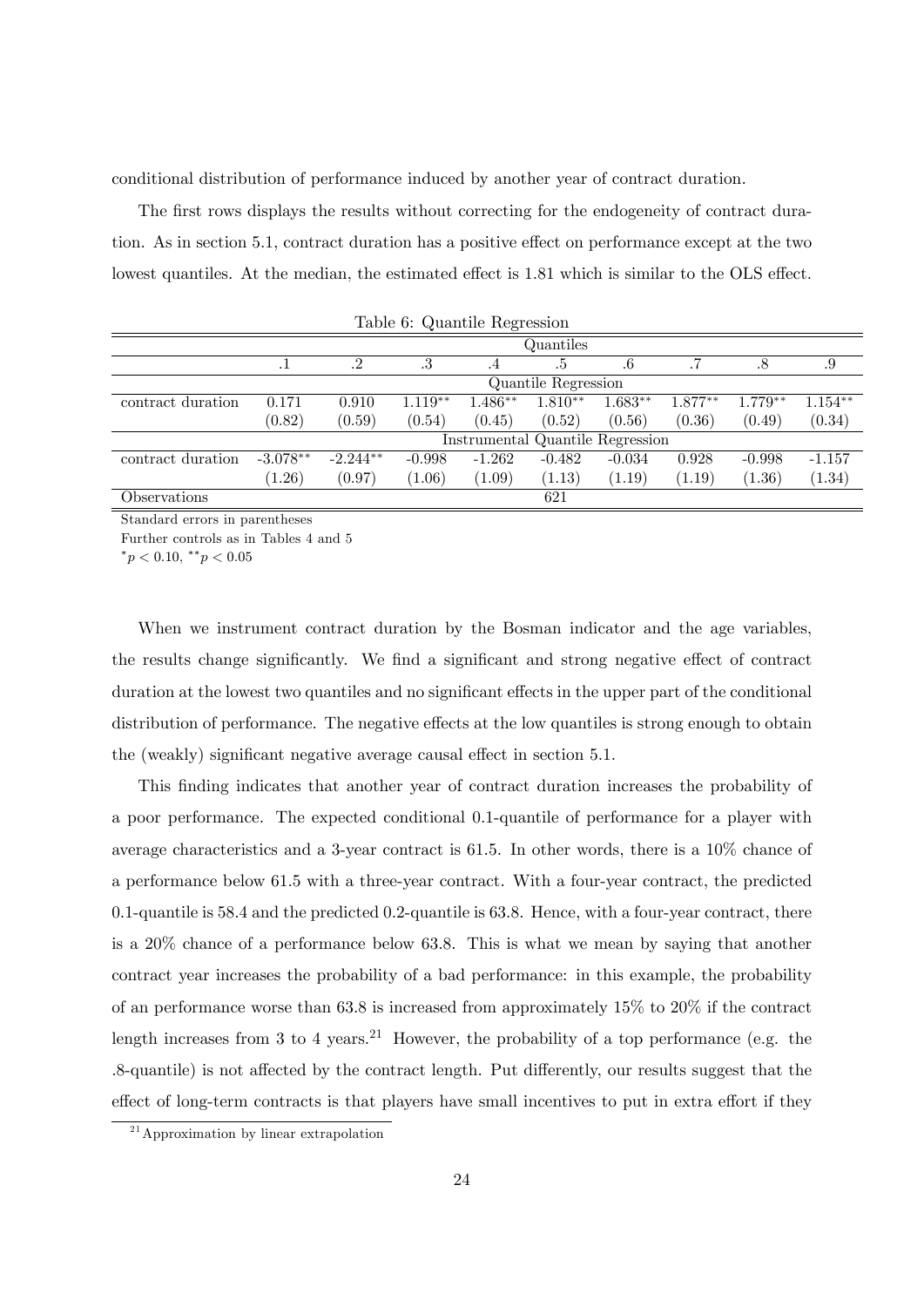have a bad day or a stretch of bad games.

## 6 Conclusion

In this paper, we have exploited the natural experiment caused by the Bosman judgement to identify the incentive effect caused by the insurance effect of long-term contracts. We show that the results from a simple OLS regression are misleading even though we have apparently good proxies for player ability. We find a negative effect of longer contracts on average performance. In addition, we are able to identify that longer contracts influence the distribution of performance asymmetrically in the sense that they increase the probability of poor performances but do not reduce the probabilities of good performances.

The negative effect of long-term contracts on performance is remarkable given the nature of the labor market we analyze. As mentioned above, performance is observed every week, and players are in fact graded in different soccer magazines and in data bases available to club managers. Therefore, it seems unlikely that players shirk deliberately in the ninety minutes a game lasts, but rather that the insurance effect of long-term contracts leads to lower effort outside the pitch, for instance concerning the general life style, the practice habits, and the motivational focus on the job. As mentioned above, the estimates of the quantile causal effects suggest that long contracts do not generate incentives for extra effort if things on the pitch are not going well. Our findings suggest that long-term contracts are likely to have considerable negative impacts on effort in fields where individual performance is more difficult to observe and to measure than in professional sports.

Given the already mentiones fact that player performance is observable on the pitch, one might wonder why the moral hazard problem associated with long-term contracts is not solved by incentive pay. In reality, however, less than  $10\%$  of the average player's annual salary is performance related (see Ziebs (2002) ), and practitioners argue that there are good reasons for this. Although performance is observable, it is hardly contractible due to the complexity of tasks a player has to cope with, and rewarding the number of goals or assists, for instance, would lead to distortions well-known from multi task principal agent problems. Moreover, paying high amounts for getting on the team would most likely increase the injury risk and may even lead to sabotage when players compete for the same position. Last but not least, it can be argued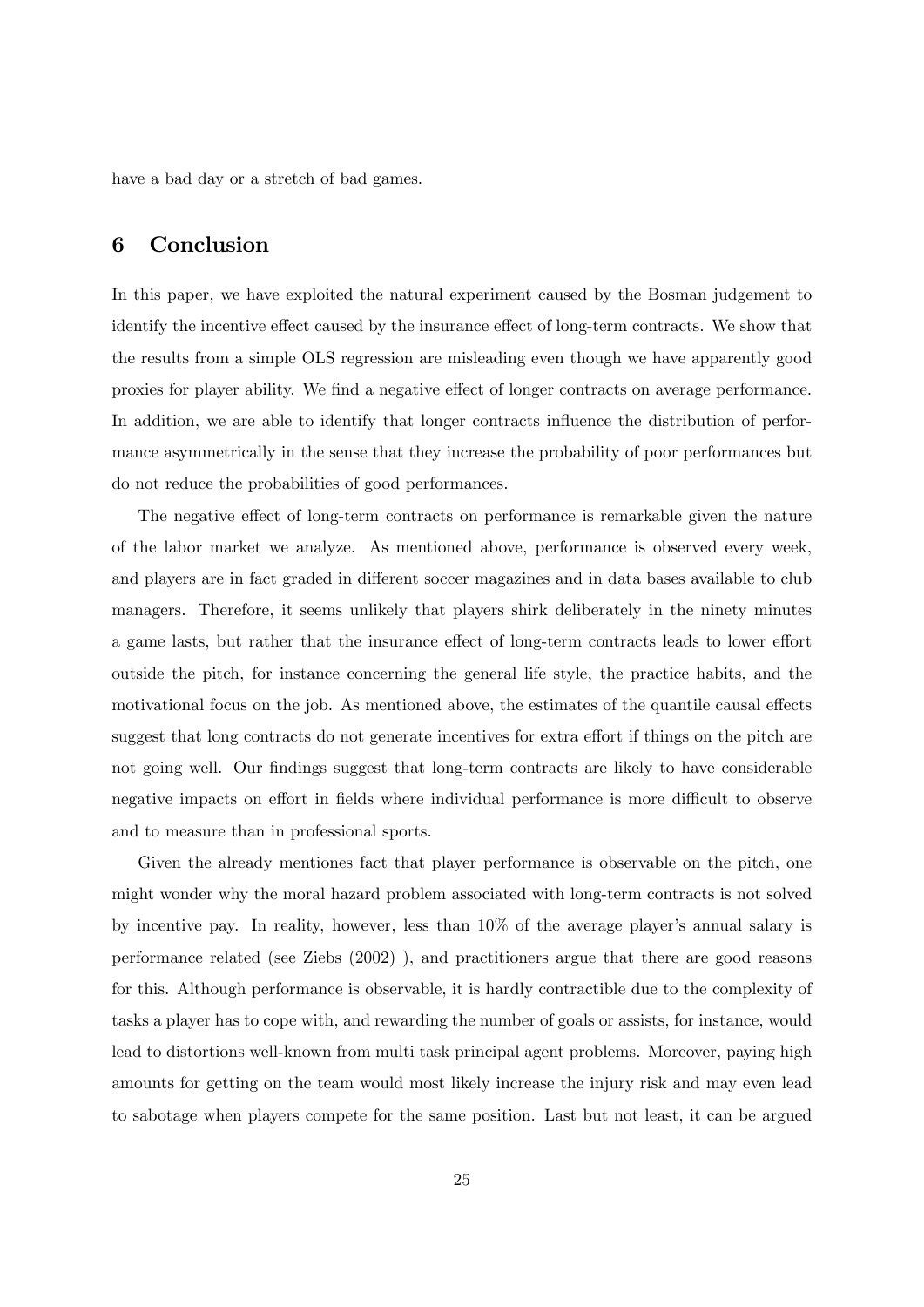that high incentives diminish the team spirit. We do not comment further on these reasons as all that counts for our purposes is that incentive pay is in fact so low that it can hardly solve the moral hazard problem.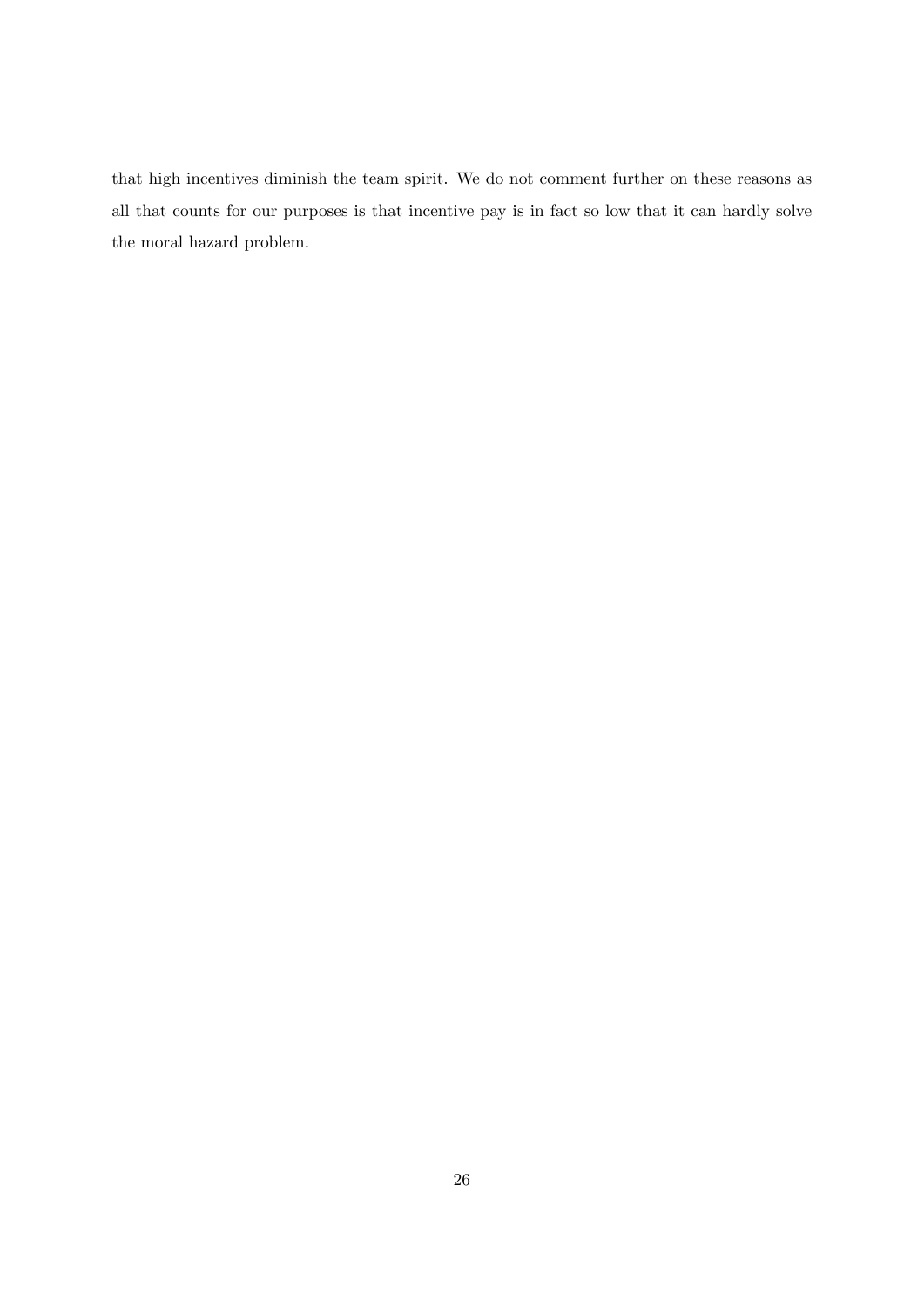## 7 Appendix

## 7.1 Descriptive statistics

Table 7 gives the descriptive statistics of the variables used in the empirical analysis.

| rapie 1. Descriptive praguence |       |           |  |  |
|--------------------------------|-------|-----------|--|--|
|                                | mean  | std. dev. |  |  |
| performance index              | 71.87 | 9.27      |  |  |
| contract duration              | 3.30  | 1.03      |  |  |
| log(contract value)            | 14.84 | 0.88      |  |  |
| age                            | 27.87 | 3.57      |  |  |
| plays for national team        | 0.33  |           |  |  |
| previous contract expired      | 0.24  |           |  |  |
| contract renewal               | 0.18  |           |  |  |
| team budget                    | 41.17 | 12.83     |  |  |
| goalkeeper                     | 0.08  |           |  |  |
| defense                        | 0.25  |           |  |  |
| midfield                       | 0.43  |           |  |  |
| german                         | 0.65  |           |  |  |
| eu country                     | 0.14  |           |  |  |
| eastern europe                 | 0.11  |           |  |  |
| Observations                   | 621   |           |  |  |

Table 7: Descriptive Statistics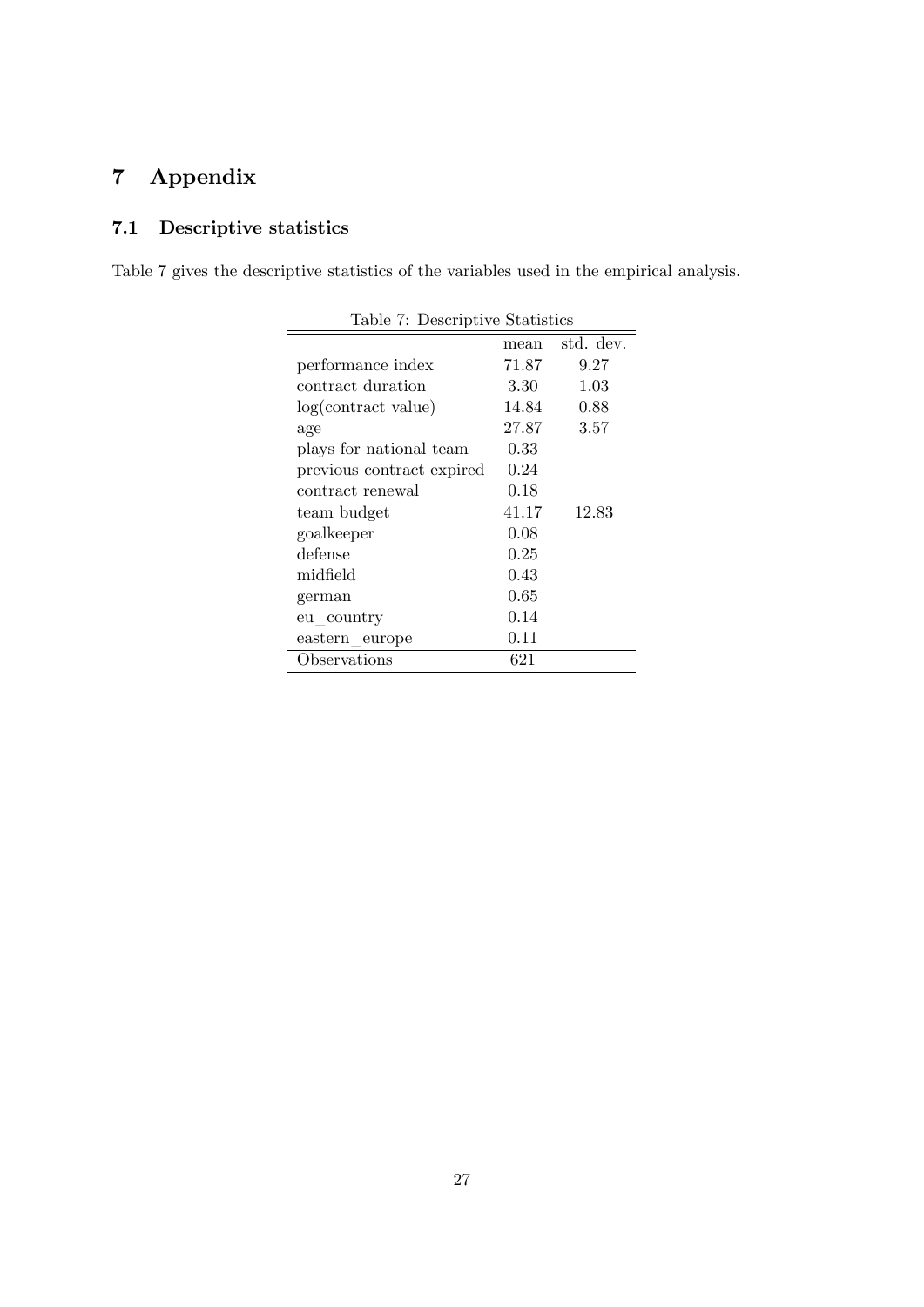## 7.2 Performance index

The performance index has been constructed as follows (Ziebs, 2002, p. 100)

| Table 8: Performance Index                             |              |                         |                |  |  |
|--------------------------------------------------------|--------------|-------------------------|----------------|--|--|
| Performance Independent of<br>Performance dependent of |              |                         |                |  |  |
| <b>Players Position</b>                                | Points       | <b>Players Position</b> | Points         |  |  |
|                                                        |              | Goalkeeper              |                |  |  |
| Team Win                                               | $\,$ 5       | Goal Against Team       | $-20$          |  |  |
| Team Loss                                              | -5           | No Goal Allowed         | 10             |  |  |
| Goal scored                                            | 20           | Ordinary Save           | 10             |  |  |
| Goal against own team                                  | $-10$        | Difficult Save          | 20             |  |  |
| Penalty Kick Successful                                | 10           | Defender                |                |  |  |
| Penalty Kick Missed                                    | $-10$        | Tackle Won              | 5              |  |  |
| Goal Assist                                            | 15           | Tackle Lost             | -5             |  |  |
| Responsible for Goal Against Team                      | $-20$        | Long Pass               | $\mathbf{1}$   |  |  |
| Responsible for Penalty Kick                           | $-10$        | Shot on Goal Prepared   | $\overline{2}$ |  |  |
| Goal Missed                                            | $-5$         | No Goal Allowed         | 10             |  |  |
| Shot on Goal (-16m)                                    | 4            | 1-2 Goals Against       | $-5$           |  |  |
| Shot on Goal $(16m + )$                                | $\mathbf{1}$ | 3-4 Goals Against       | $-10$          |  |  |
| Yellow Card                                            | $-3$         | 5-6 Goals Against       | $-20$          |  |  |
| Yellow/Red Card                                        | $-15$        | 7+ Goals Against        | $-30$          |  |  |
| Red Card                                               | $-20$        | Midfielder              |                |  |  |
|                                                        |              | Tackle Won              | 3              |  |  |
|                                                        |              | Tackle Lost             | $-2$           |  |  |
|                                                        |              | Long Pass               | $\mathbf{1}$   |  |  |
|                                                        |              | Shot on Goal Prepared   | 5              |  |  |
|                                                        |              | Forward                 |                |  |  |
|                                                        |              | Tackle Won              | $\mathbf{1}$   |  |  |
|                                                        |              | Shot on Goal Prepared   | $\,2$          |  |  |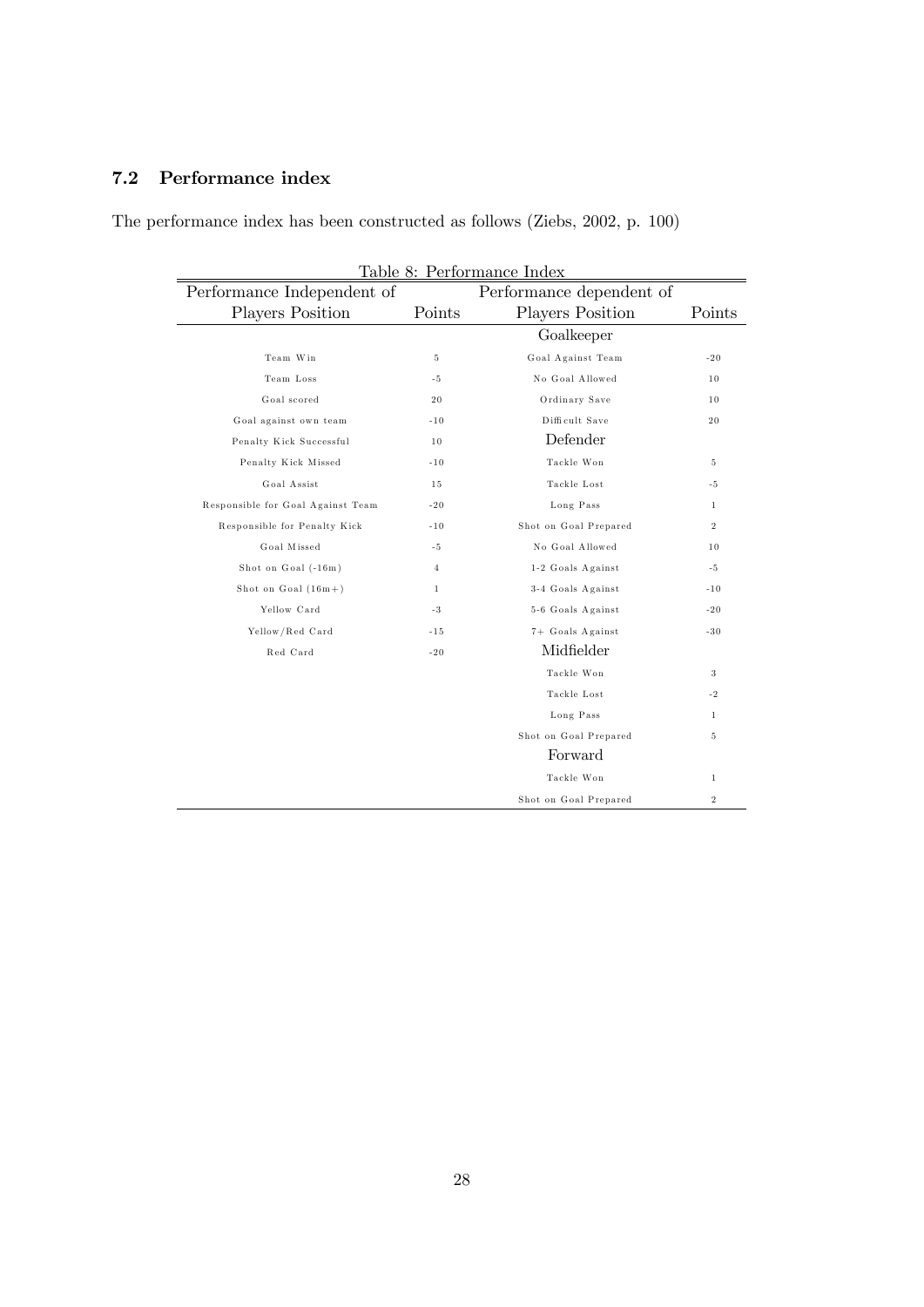## References

- Abadie, A. (2003). Semiparametric instrumental variable estimation of treatment response models. Journal of Econometrics  $113(2)$ ,  $231-263$ .
- Abadie, A., J. Angrist, and G. Imbens  $(2002)$ . Instrumental variables estimates of the effect of subsidized training on the quantiles of trainee earnings. *Econometrica* 70(1), 91–117.
- Abbring, J., P.-A. Chiappori, J. J. Heckman, and J. Pinquet (2003). Adverse selection and moral hazard in insurance: Can dynamic data help to distinguish? Journal of the European  $Economic Association 1, 512–521.$
- Ackerberg, D. A. and M. Botticini (2002). Endogenous matching and the empirical determinants of the contract form. Journal of Political Economy  $110(3)$ , 564–591.
- Aghion, P. and P. Bolton (1987). Contracts as a barrier to entry. American Economic Review  $77(3)$ , 388-401.
- Angrist, J. and J. Pischke (2009). Mostly harmless econometrics: an empiricist's companion. Princeton Univ Pr.
- Antonioni, P. and J. Cubbin (2000). The bosman ruling and the emergence of a single market in soccer talent. European Journal of Law and Economics  $9(2)$ , 157–173.
- Asch, B. (1989). Do Incentives Matter-The Case of Navy Recruiters. *Indus. & Lab. Rel. Rev.* 89-S 43.
- Bandiera, O., I. Barankay, and I. Rasul (2007). Incentives for Managers and Inequality Among Workers: Evidence From a Firm-Level Experiment. The Quarterly Journal of Economics  $122(2)$ , 729–773.
- Banerjee, A. V., P. J. Gertler, and M. Ghatak (2002). Empowerment and efficiency: Tenancy reform in west bengal. Journal of Political Economy  $110(2)$ , 239–280.
- Berri, D. and A. Krautmann (2006). Shirking on the Court: Testing for the Incentive Effects of Guaranteed Pay. Economic Inquiry  $44(3)$ , 536–546.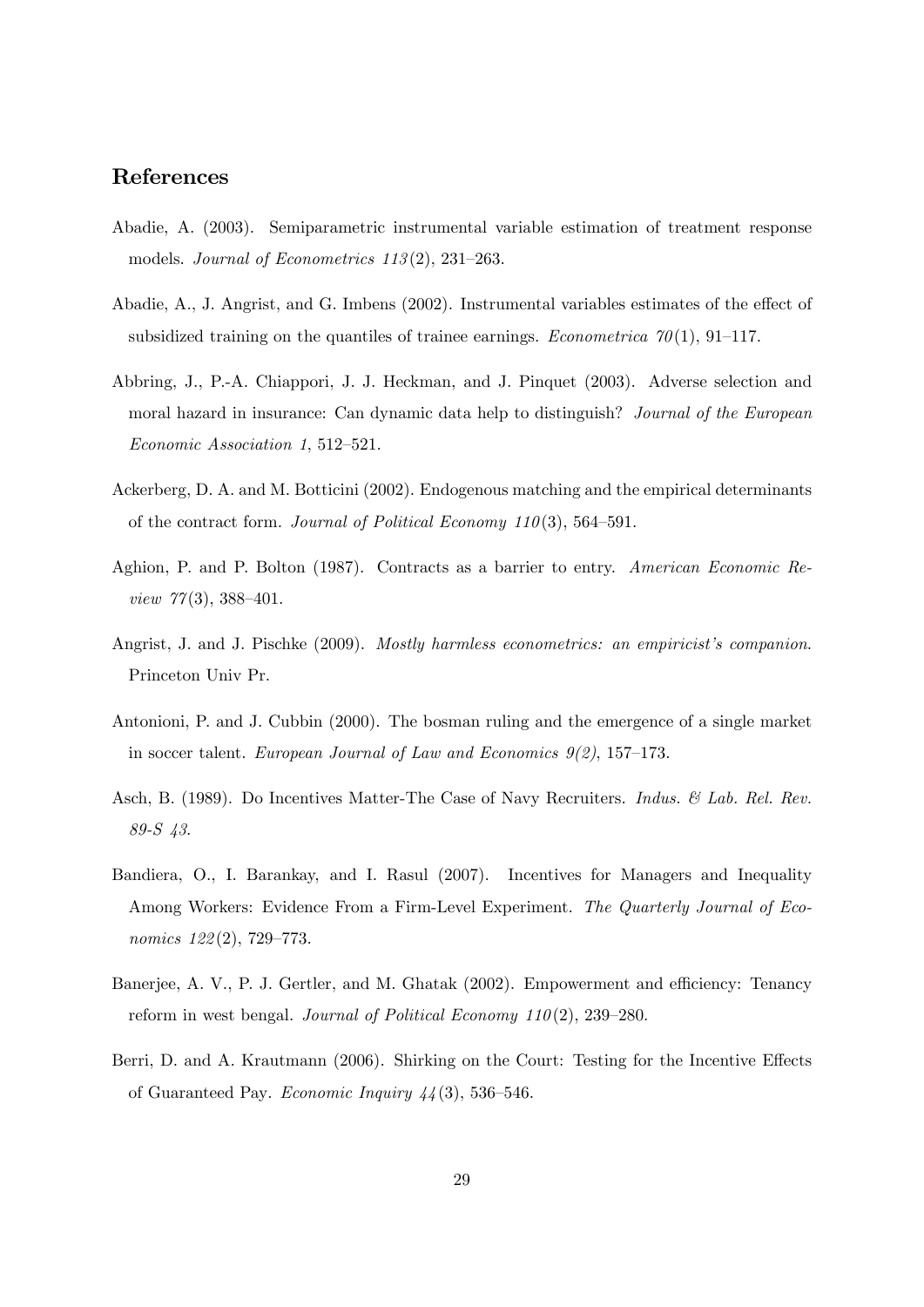- Burguet, R., R. Caminal, and C. Matutes (2002). Golden cages for showy birds: Optimal switching costs in labour markets. European Economic Review  $\mu(7)$ , 1153–1186.
- Chernozhukov, V. and C. Hansen (2005). An IV model of quantile treatment effects. Econometrica  $73(1)$ , 245-261.
- Chiappori, P.-A. and B. Salanie (2003). Testing contract theory: A survey of some recent work. In M. Dewatripont, L. Hansen, and S. Turnovsky (Eds.), Advances in Economics and Econometrics, Volume 1, pp. 115–149. Cambridge: Cambridge University Press.
- Diamond, P. and E. Maskin (1979). An Equilibrium Analysis of Search and Breach of Contract, I: Steady State. Bell Journal of Economics 10, 282-316.
- Falk, A., D. Huffman, and W. MacLeod (2007). Institutions and contract enforcement. IZA Discussion Paper No. 3435 .
- Feess, E., M. Gerfin, and G. Muehlheusser (2009). Contracts as Rent Seeking Devices: Evidence from German Soccer. IZA Discussion Paper No. 3834 .
- Feess, E. and G. Muehlheusser (2003). Transfer fee regulations in european football. European Economic Review  $47(4)$ , 645–668.
- Fudenberg, D., B. Holmström, and P. Milgrom (1990). Short-term contracts and long-term agency relationships. Journal of Economic Theory 51,  $1-31$ .
- Harris, M. and B. Holmström (1987). On the duration of agreements. *International Economic*  $Review\ 18(2),\ 389-406.$
- Hart, O. and J. Moore (1990). Property rights and the nature of the firm. *Journal of Political* Economy  $98(6)$ , 1119–1158.
- Heckman, J., S. Urzua, and E. Vytlacil (2006). Understanding instrumental variables in models with essential heterogeneity. The Review of Economics and Statistics  $88(3)$ ,  $389-432$ .
- Imbens, G. and J. Wooldridge (2009). Recent developments in the econometrics of program evaluation. Journal of Economic Literature  $47(1)$ , 5-86.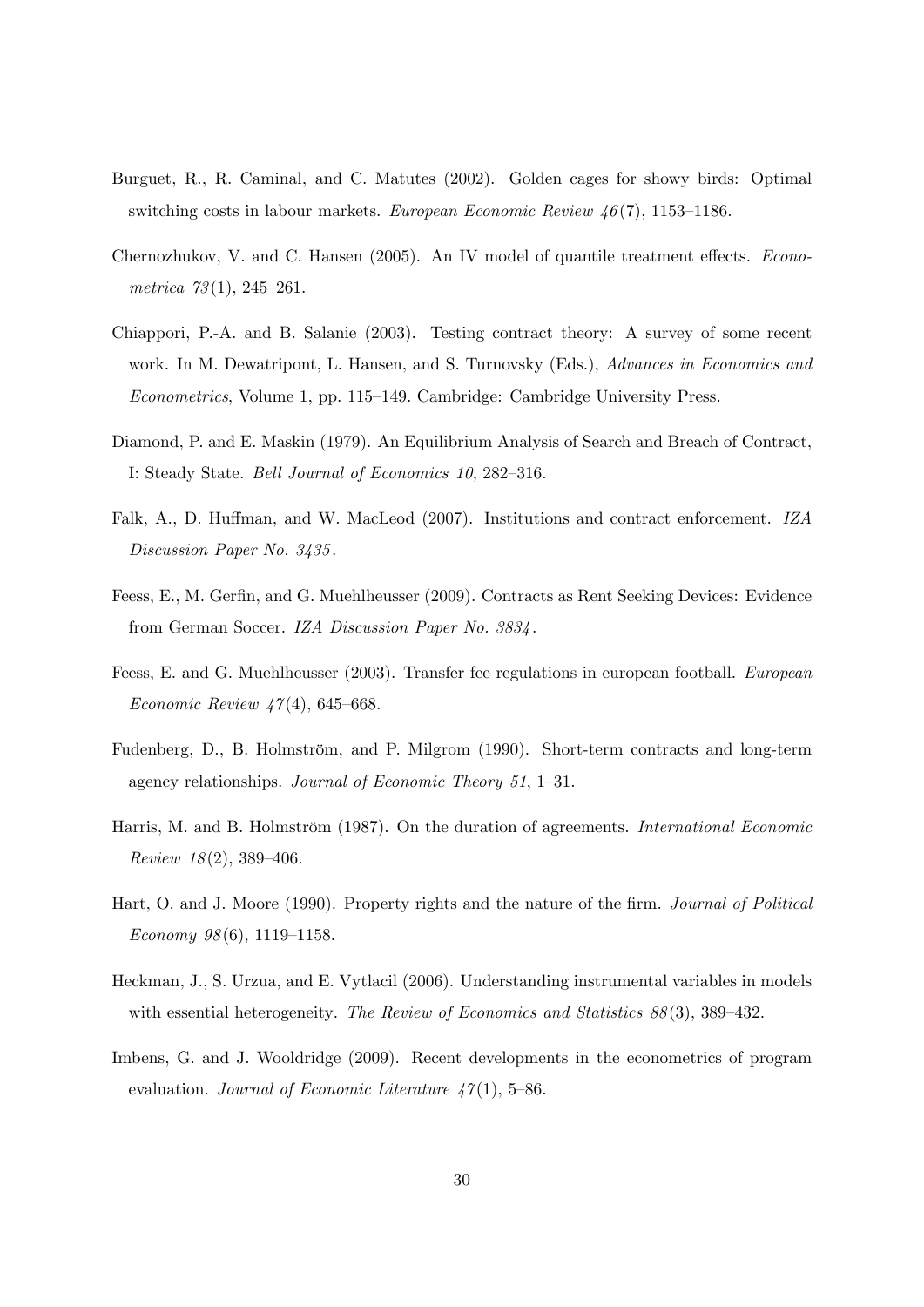- Joskow, P. (1985). Vertical integration and long-term contracts: The case of coal-burning electric generating plants. Journal of Law, Economics, and Organization  $1(1)$ , 33–80.
- Kahn, L. (1993). Free agency, long-term contracts and compensation in major league baseball: Estimates from panel data. Review of Economics and Statistics  $75(1)$ , 157–164.
- Kahn, L. (2000). The sports business as a labor market laboratory. Journal of Economic *Perspectives*  $14(3)$ , 75–94.
- Lazear, E. (2000). Performance pay and productivity. American Economic Review  $90(5)$ , 1346-1361.
- Maxcy, J. (1997). Do long-term contracts ináuence performance in major baseball league? In Advances in the Economics of Sports, Volume 2, pp. 157–176. JAI Press.
- Maxcy, J., R. Fort, and A. Krautmann (2002). The effectiveness of incentive mechanisms in Major League Baseball. Journal of Sports Economics 3(3), 246.
- Oyer, P. (1998). Fiscal Year Ends and Nonlinear Incentive Contracts: The Effect on Business Seasonality\*. Quarterly Journal of Economics 113(1), 149–185.
- Paarsch, H. and B. Shearer (1999). The response of worker effort to piece rates: Evidence from the british columbia tree-planting industry. The Journal of Human Resources  $34(4)$ , 643-667.
- Paarsch, H. and B. Shearer (2000). Piece rates, fixed wages, and incentive effects: Statistical evidence from payroll records. *International Economic Review*, 59–92.
- Prendergast, C. (1999). The provision of incentives in firms. Journal of Economic Literature  $37(1)$ , 7–63.
- Segal, I. and M. Whinston (2000). Exclusive contracts and protection of investments. RAND Journal of Economics  $31(4)$ , 603-633.
- Shearer, B. (2004). Piece rates, fixed wages and incentives: Evidence from a field experiment. Review of Economic Studies, 513–534.